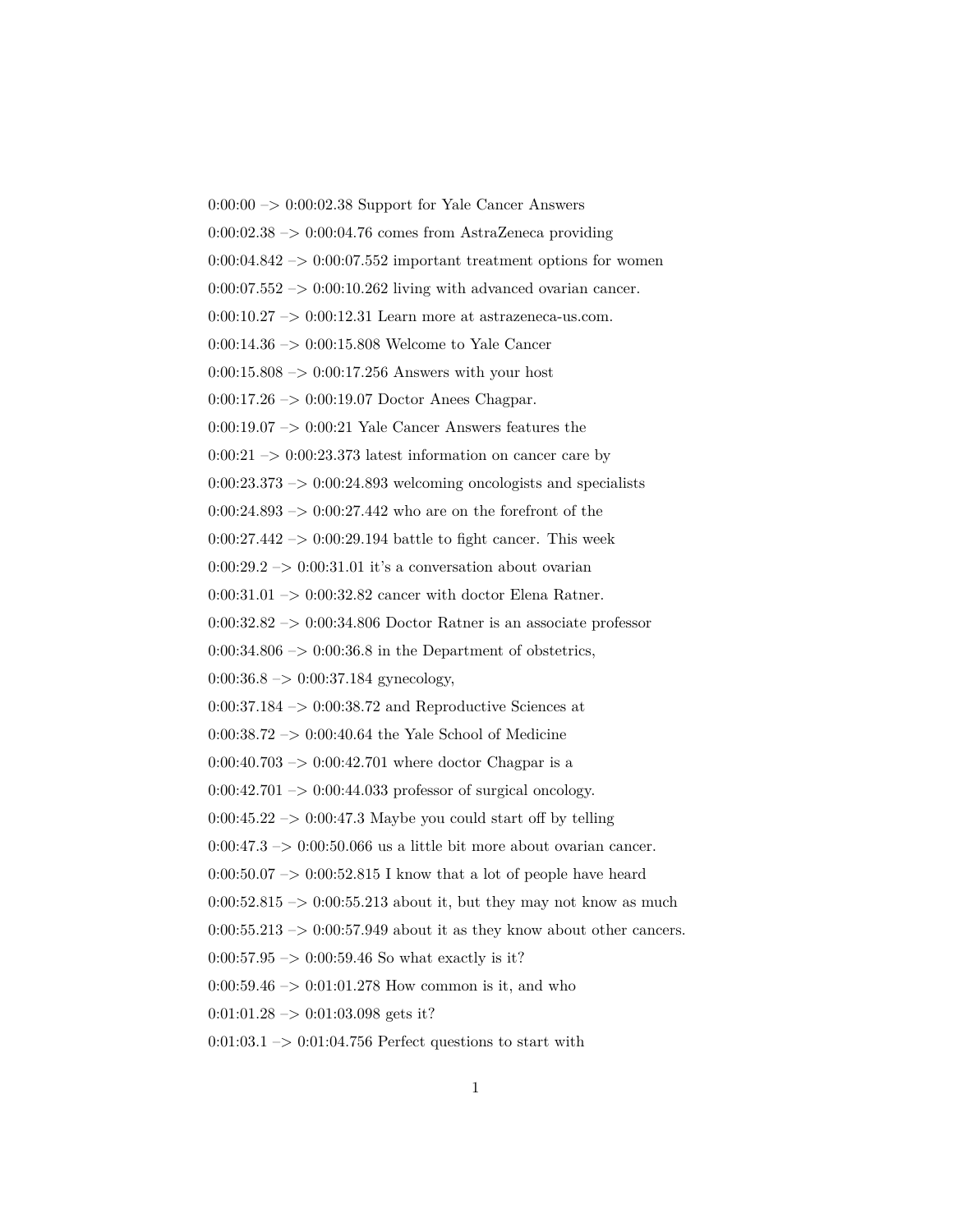$0:01:04.756 \rightarrow 0:01:07.157$  and it is so wonderful to be able

 $0:01:07.157 \rightarrow 0:01:09.373$  to discuss this with you today and

 $0:01:09.373 \rightarrow 0:01:11.564$  with our listeners as it is ovarian

 $0:01:11.564 \rightarrow 0:01:13.594$  cancer month and we're trying to

 $0:01:13.594 \rightarrow 0:01:15.349$  raise awareness for this cancer.

0:01:15.35 –> 0:01:17.59 Ovarian cancer overall

 $0:01:17.59 \rightarrow 0:01:19.82$  is not very common,

 $0:01:19.82 \rightarrow 0:01:22.05$  only 1.4\% of lifetime risk

 $0:01:22.05 \rightarrow 0:01:23.834$  of getting the cancer,

 $0:01:23.84 \rightarrow 0:01:26.522$  and this cancer is more prevalent

 $0:01:26.522 \rightarrow 0:01:27.863$  in certain groups.

 $0:01:27.87 \rightarrow 0:01:30.155$  Genetic predisposition plays a very

0:01:30.155 –> 0:01:32.892 important role as to some other

 $0:01:32.892 \rightarrow 0:01:35.884$  factors that I'm sure you and I will

 $0:01:35.884 \rightarrow 0:01:39.036$  discuss today during our conversation.

 $0:01:39.04 \rightarrow 0:01:41.465$  But the important thing about

 $0:01:41.465 \rightarrow 0:01:43.89$  ovarian cancer is that unfortunately

 $0:01:43.963 \rightarrow 0:01:45.798$  it still continues to be

 $0:01:45.8 \rightarrow 0:01:47.129$  a very deadly cancer.

 $0:01:47.129 \rightarrow 0:01:49.78724,000$  women get this cancer yearly

 $0.01:49.787\rightarrow0.01:52.925$  in the United States and as high as

 $0:01:52.925 \rightarrow 0:01:55.318 16,000$  women die from this cancer

 $0:01:55.318 \rightarrow 0:01:58.097$  and the reason for that is because,

 $0:01:58.1 \rightarrow 0:01:58.484$  unfortunately,

 $0:01:58.484 \rightarrow 0:02:01.172$  this is a cancer that is very

 $0:02:01.172 \rightarrow 0:02:03.019$  difficult to diagnose early.

 $0:02:03.02 \rightarrow 0:02:06.71$  We used to say that this is the cancer  $0:02:06.71 \rightarrow 0:02:07.662$  that whispers,

 $0:02:07.662 \rightarrow 0:02:10.042$  and during our conversation today

 $0:02:10.042 \rightarrow 0:02:13.189$  I would like to prove to you that

 $0:02:13.189 \rightarrow 0:02:15.364$  is not the case, but nevertheless,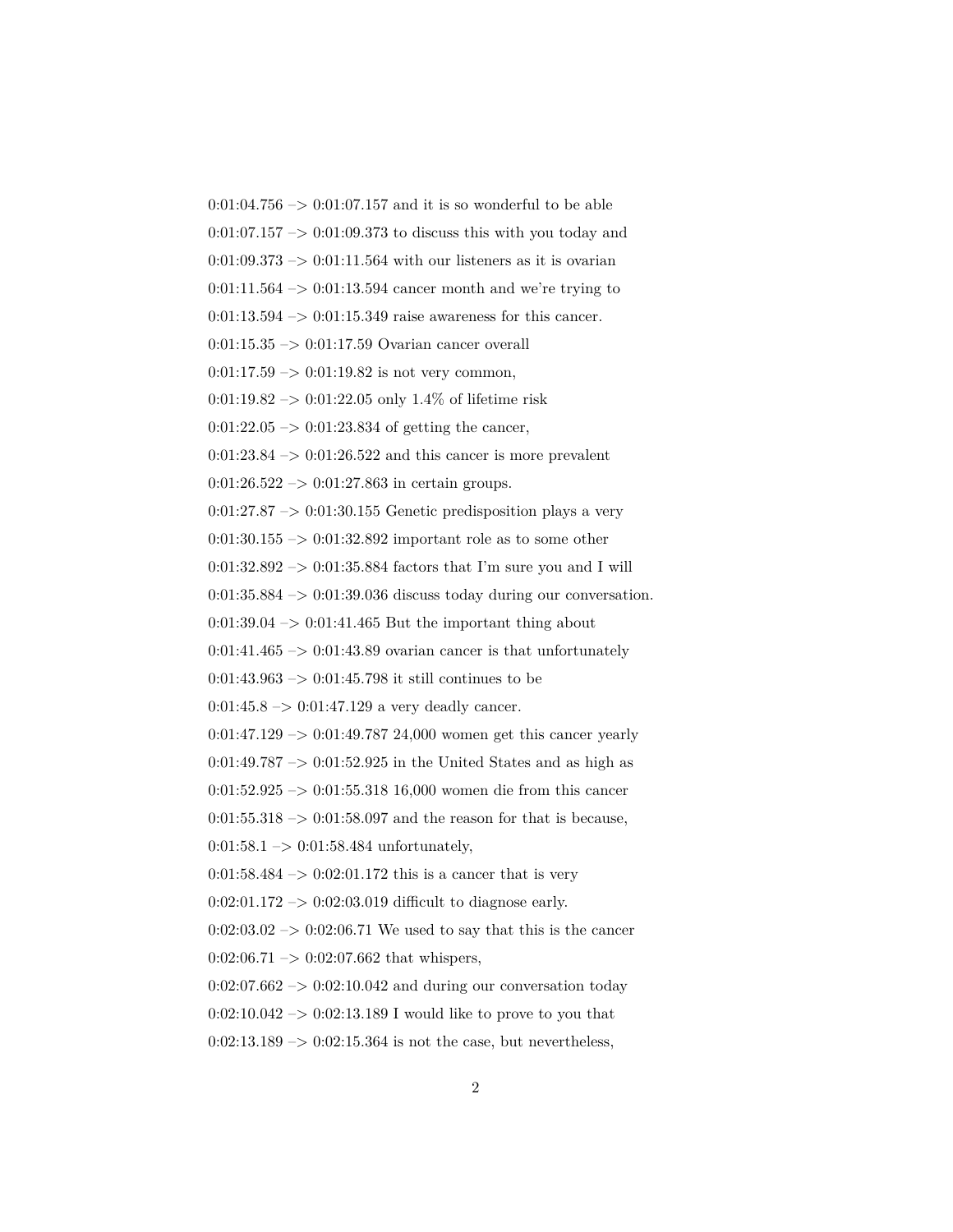$0:02:15.364 \rightarrow 0:02:16.66$  these cancers, unfortunately  $0:02:16.66 \rightarrow 0:02:20.128$  are frequently diagnosed at a later stage.  $0:02:20.13 \rightarrow 0:02:22.216$  And even though most of them respond  $0:02:22.216 \rightarrow 0:02:24.4$  very nicely to chemotherapy upfront,  $0:02:24.4 \rightarrow 0:02:26.18$  this is a very, very smart  $0:02:26.18 \rightarrow 0:02:27.716$  cancer and unfortunately they  $0:02:27.716 \rightarrow 0:02:30.02$  learn how to resist the treatment  $0:02:30.088 \rightarrow 0:02:31.168$  that we give them.  $0:02:31.17 \rightarrow 0:02:33.3$  And again, during our conversation today,  $0:02:33.3 \rightarrow 0:02:35.281$  I would like to discuss with you  $0:02:35.281 \rightarrow 0:02:37.953$  as to how the treatment for this  $0:02:37.953 \rightarrow 0:02:39.705$  cancer is really improving,  $0:02:39.71 \rightarrow 0:02:41.798$  and there's so many new treatments  $0:02:41.798 \rightarrow 0:02:43.985$  and new ways of management that  $0:02:43.985 \rightarrow 0:02:46.519$  we are using now that we didn't  $0:02:46.519 \rightarrow 0:02:48.967$  have six months ago, two years ago. 0:02:48.97  $\rightarrow$  0:02:49.76 So the  $0:02:49.76 \rightarrow 0:02:52.525$  outlook for this cancer looks very bright,  $0:02:52.53 \rightarrow 0:02:54.426$  but this is a very important 0:02:54.426  $\rightarrow$  0:02:56.7 cancer to be aware of because we,  $0:02:56.7 \rightarrow 0:02:58.71$  as women are our best advocates  $0:02:58.71 \rightarrow 0:03:01$  and we are fighters for our own  $0:03:01 \rightarrow 0:03:02.475$  lives and our own bodies.  $0:03:02.48 \rightarrow 0:03:05.048$  And that's why it's very important to know  $0:03:05.05 \rightarrow 0:03:06.982$  about this cancer and to know  $0:03:06.982 \rightarrow 0:03:08.58$  what symptoms to look out for.  $0:03:09.28 \rightarrow 0:03:11.935$  A lot to cover  $0:03:11.935 \rightarrow 0:03:14.519$  in this show and I'm really  $0:03:14.519 \rightarrow 0:03:16.714$  excited to talk about this.  $0:03:16.72 \rightarrow 0:03:18.946$  So let's start with risk factors.  $0:03:18.95 \rightarrow 0:03:20.81$  Who gets ovarian cancer?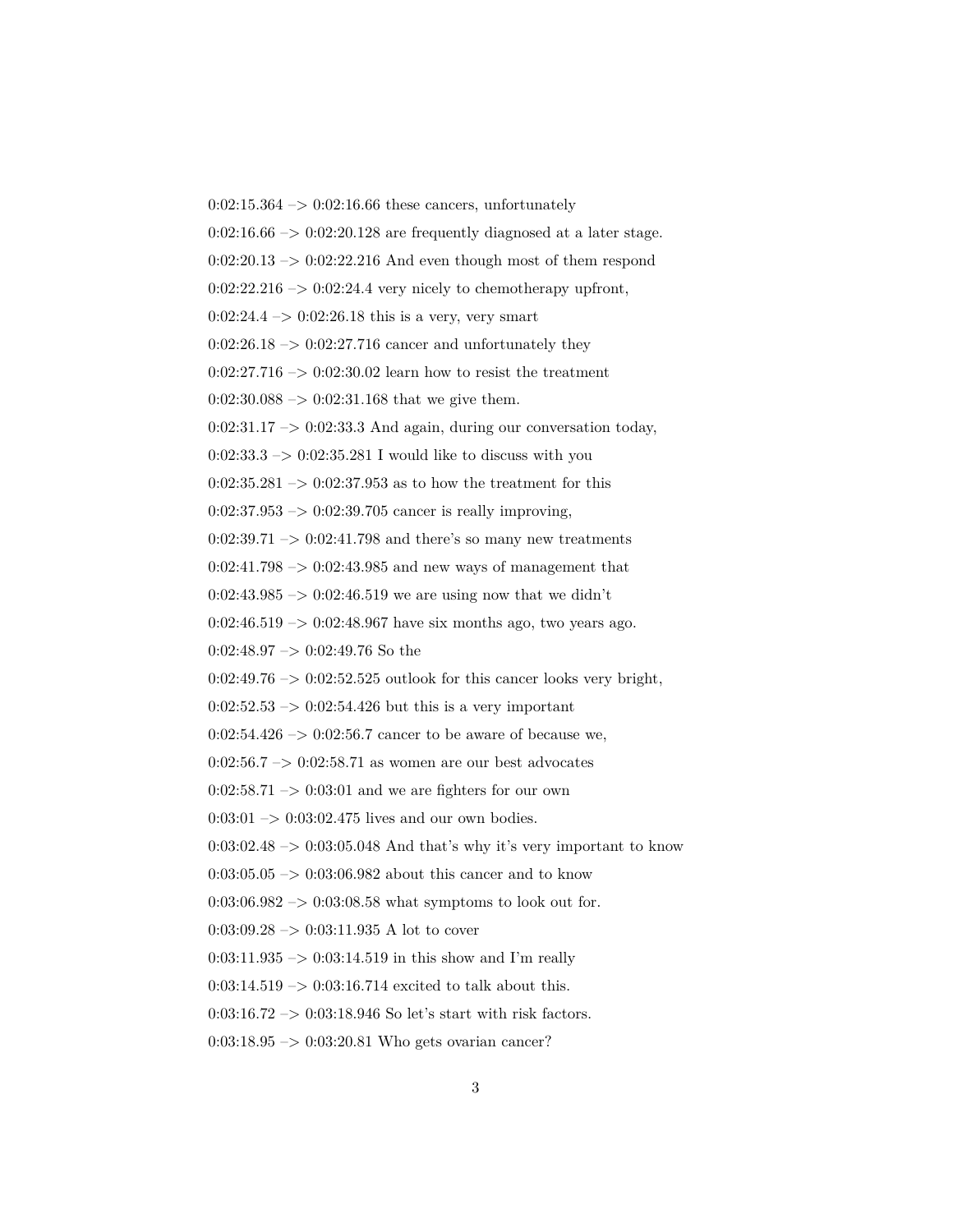$0:03:20.81 \rightarrow 0:03:23.242$  Are all women equally at risk or are  $0.03:23.242 \rightarrow 0.03:25.647$  there some things that really predispose  $0:03:25.647 \rightarrow 0:03:28.245$  some women to getting ovarian cancer?  $0:03:28.25 \rightarrow 0:03:30.11$  You mentioned for example, genetics.  $0:03:31.6 \rightarrow 0:03:33.705$  Yes, there's definitely factors that  $0:03:33.705 \rightarrow 0:03:36.839$  increase your risk of getting ovarian cancer.  $0.03:36.84 \rightarrow 0.03:39.095$  We now understand that genetics 0:03:39.095 –> 0:03:41.83 play such an important role in  $0:03:41.83 \rightarrow 0:03:43.835$  the old cancers most likely,  $0:03:43.84 \rightarrow 0:03:46.456$  but definitely for ovarian cancer,  $0:03:46.46 \rightarrow 0:03:49.724$  and it's not just for women who have 0:03:49.724 –> 0:03:52.138 family history of ovarian cancers.  $0:03:52.14 \rightarrow 0:03:54.672$  We know that there's genetic mutations  $0:03:54.672 \rightarrow 0:03:57.268$  that increase your risk of ovarian  $0:03:57.268 \rightarrow 0:03:59.764$  cancer and breast cancer and pancreatic  $0:03:59.764 \rightarrow 0:04:02.708$  cancer and melanoma and prostate cancer in men.  $0:04:02.71 \rightarrow 0:04:05.798$  When we talk about genetic  $0.04:05.798 \rightarrow 0.04:07.655$  predisposition and when I talk  $0.04:07.655 \rightarrow 0.04:09.677$  to women about their risks,  $0:04:09.68 \rightarrow 0:04:11.69$  I don't just ask whether somebody  $0:04:11.69 \rightarrow 0:04:14.089$  in the family had ovarian cancer,  $0:04:14.09 \rightarrow 0:04:16.292$  even though of course that itself  $0:04:16.292 \rightarrow 0:04:17.76$  would be a risk factor,  $0:04:17.76 \rightarrow 0:04:19.896$  but it's more what other cancers  $0:04:19.896 \rightarrow 0:04:22.874$  run in the family. Is there a  $0:04:22.874 \rightarrow 0:04:25.094$  family member who had breast cancer?  $0:04:25.1 \rightarrow 0:04:27.46$  Is there anybody who is a male who  $0:04:27.46 \rightarrow 0:04:29.742$  had breast cancer and those 0:04:29.742 –> 0:04:32.178 cancers are suspicious for BRCA  $0:04:32.251 \rightarrow 0:04:33.169$  gene mutation. 0:04:33.17 –> 0:04:35.634 There's been quite a bit in the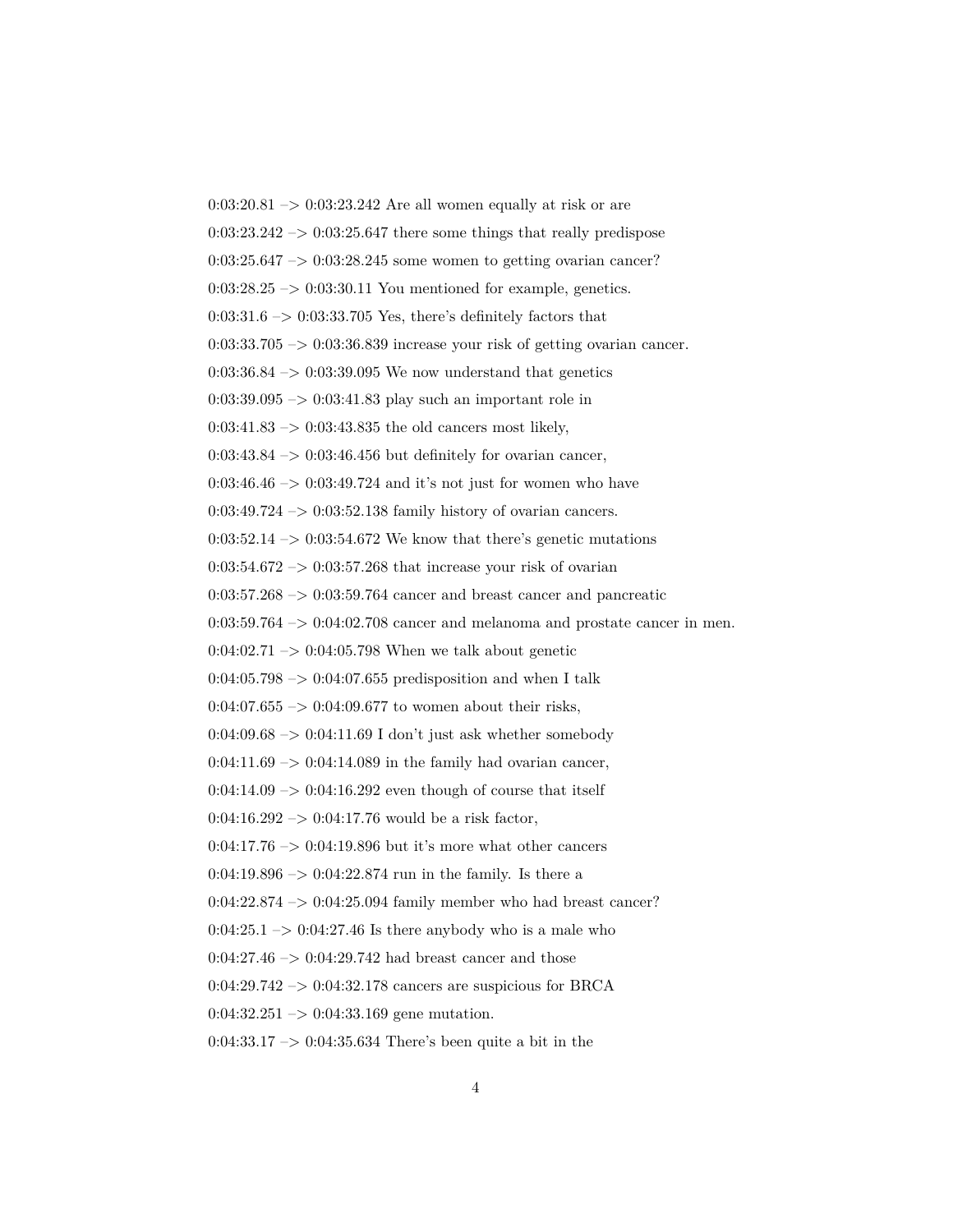$0:04:35.634 \rightarrow 0:04:37.72$  news about the BRCA gene mutation over

 $0.04:37.72 \rightarrow 0.04:40.06$  the past five years or so,

 $0:04:40.06 \rightarrow 0:04:41.23$  as you remember,

0:04:41.23 –> 0:04:42.01 Angelina Jolie,

 $0:04:42.01 \rightarrow 0:04:44.086$  who has one of these mutations

 $0:04:44.086 \rightarrow 0:04:46.446$  and a number of different

0:04:46.446 –> 0:04:48.246 New York Times Editorials,

 $0:04:48.25 \rightarrow 0:04:49.81$  talking about her experience

 $0:04:49.81 \rightarrow 0:04:50.98$  with the Mutation.

 $0.04:50.98 \rightarrow 0.04:53.71$  So it's called the Angelina Jolie effect.

 $0:04:53.71 \rightarrow 0:04:56.286$  And now there's much more known about

 $0:04:56.286 \rightarrow 0:04:58.886$  this mutation and about how women with

 $0:04:58.886 \rightarrow 0:05:01.538$  this mutation have a higher risk of

 $0:05:01.538 \rightarrow 0:05:04.238$  developing ovarian cancer and breast cancer,

 $0:05:04.24 \rightarrow 0:05:04.956$  for example.

 $0:05:04.956 \rightarrow 0:05:06.746$  But there's a mutation is

 $0:05:06.746 \rightarrow 0:05:09.04$  just one of those mutations.

 $0:05:09.04 \rightarrow 0:05:11.025$  There's many other mutations that

 $0:05:11.025 \rightarrow 0:05:13.57$  predispose you to getting these cancers.

 $0:05:13.57 \rightarrow 0:05:16.286$  That's why nowadays it is so important

 $0:05:16.286 \rightarrow 0:05:19.435$  to know your family history and to

 $0:05:19.435 \rightarrow 0:05:22.771$  know where you come from and to know

 $0:05:22.771 \rightarrow 0:05:25.021$  what possible genetic mutations you

 $0:05:25.021 \rightarrow 0:05:27.578$  might have that might predispose you

 $0:05:27.578 \rightarrow 0:05:30.05$  to having higher risk of different

 $0:05:30.05 \rightarrow 0:05:32.11$  cancers. In particular, ovarian cancer.

 $0:05:32.11 \rightarrow 0:05:34.17$  So that's important.

0:05:34.17  $\rightarrow$  0:05:36.564 But you know, for women who may

0:05:36.564 –> 0:05:39.175 not have a BRCA gene mutation

 $0:05:39.175 \rightarrow 0:05:41.511$  running in their family, or

 $0:05:41.511 \rightarrow 0:05:44.159$  who may not have a family history of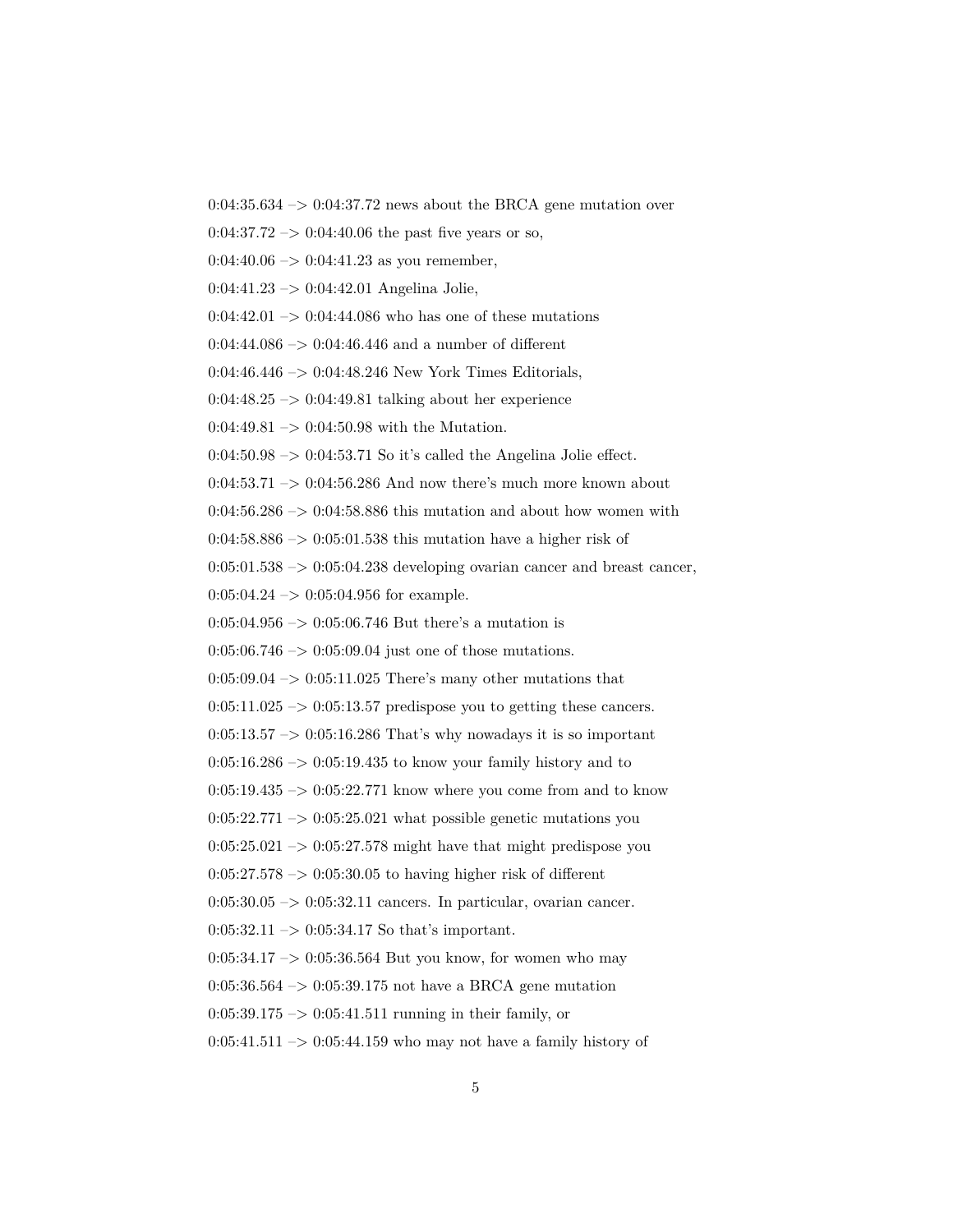$0:05:44.159 \rightarrow 0:05:47.043$  any cancers or for those who really  $0:05:47.043 \rightarrow 0:05:49.38$  don't know their family history,  $0:05:49.38 \rightarrow 0:05:51.366$  maybe they were adopted  $0:05:51.366 \rightarrow 0:05:53.617$  or have come from families where  $0:05:53.617 \rightarrow 0:05:56.173$  they really haven't gotten any of  $0:05:56.173 \rightarrow 0:05:58.629$  that knowledge passed on to them  $0:05:58.629 \rightarrow 0:06:00.544$  before people passed away,  $0.06:00.55 \rightarrow 0.06:02.71$  are there other risk factors that  $0.06:02.71 \rightarrow 0.06:05.169$  also play into your ovarian cancer  $0:06:05.17 \rightarrow 0:06:07.93$  risk?  $0:06:07.93 \rightarrow 0:06:09.946$  Yes, and so much of this  $0:06:14.288 \rightarrow 0:06:15.347$  is truly individualized. 0:06:15.35  $\rightarrow$  0:06:17.11 You know there's no formula. 0:06:17.11 –> 0:06:19.228 There's no specific check list.  $0:06:19.23 \rightarrow 0:06:21.598$  It is really just talking to women and  $0:06:21.598 \rightarrow 0:06:24.517$  kind of understanding what are their risks.  $0:06:24.52 \rightarrow 0:06:26.806$  What are the protective things that  $0:06:26.806 \rightarrow 0:06:29.883$  they bring to the table when we  $0:06:29.883 \rightarrow 0:06:32.64$  look for the risks of ovarian cancer. 0:06:32.64 –> 0:06:33.585 So for example, 0:06:33.585  $\rightarrow$  0:06:36.53 women who have had a lot of children,  $0:06:36.53 \rightarrow 0:06:38.318$  it is very protective.  $0:06:38.318 \rightarrow 0:06:41.88$  For anybody who has had five children, 0:06:41.88  $\sim$  0:06:44.76 that decreases their risk to 50%. 0:06:44.76  $\rightarrow$  0:06:47.598 Anybody who breastfed each one  $0.06:47.598 \rightarrow 0.06:50.573$  of their five children for five  $0.06:50.573 \rightarrow 0.06:53.063$  years cumulatively has a decreased 0:06:53.063 –> 0:06:55.829 risk of ovarian cancer by 50%.  $0:06:55.83 \rightarrow 0:06:58.71$  Women who use birth control pills, those  $0.07:00.153 \rightarrow 0.07:03.039$  are incredibly protective for ovarian cancer.  $0.07:03.04 \rightarrow 0.07:05.445$  Every opportunity I get and every 6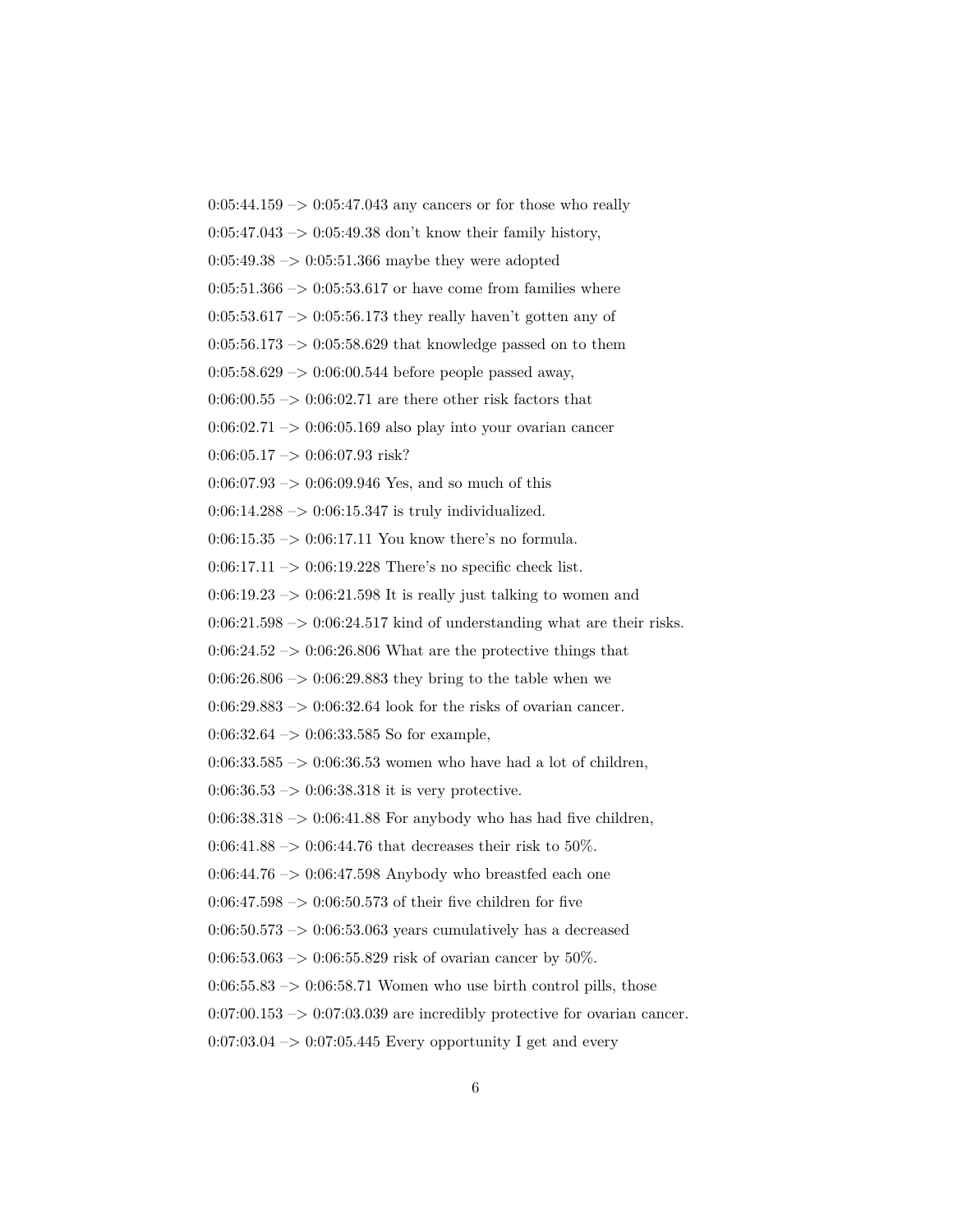0:07:05.445 –> 0:07:07.85 girlfriend that I talk to, 0:07:07.85 –> 0:07:09.038 I always tell  $0:07:09.038 \rightarrow 0:07:11.414$  my listeners and my patients and  $0:07:11.414 \rightarrow 0:07:14.612$  my friends  $0:07:14.612 \rightarrow 0:07:17.415$  try to use birth control  $0:07:17.415 \rightarrow 0:07:20.121$  pills for five years if they can.  $0:07:20.121 \rightarrow 0:07:22.347$  Anybody who uses birth control pills  $0:07:22.347 \rightarrow 0:07:24.242$  for five years decreases their 0:07:24.242 -> 0:07:26.72 risk of ovarian cancer by 50%. 0:07:26.72  $\rightarrow$  0:07:29.429 Anybody who uses it for 10 years  $0.07:29.429 \rightarrow 0.07:31.858$  decreases it for as high as 80%.  $0:07:31.86 \rightarrow 0:07:34.122$  Anybody who uses for 15 years  $0:07:34.122 \rightarrow 0:07:36.628$  decreases it for as high as 90%.  $0:07:36.63 \rightarrow 0:07:39.282$  So the benefit is really quite  $0:07:39.282 \rightarrow 0:07:41.988$  astounding as to what we can do.  $0:07:41.99 \rightarrow 0:07:44.342$  Women who had their  $0:07:44.342 \rightarrow 0:07:46.184$  fallopian tubes removed,  $0:07:46.184 \rightarrow 0:07:48.508$  in the older days we used to  $0:07:48.508 \rightarrow 0:07:50.219$  do tubal ligations.  $0:07:50.22 \rightarrow 0:07:50.57$  Now,  $0:07:50.57 \rightarrow 0:07:52.67$  in many cases we actually would  $0:07:52.67 \rightarrow 0:07:55.173$  take out the fallopian tube and  $0:07:55.173 \rightarrow 0:07:57.005$  that significantly decreases your  $0.07:57.005 \rightarrow 0.07:59.602$  risk for as high as 70%.  $0:07:59.602 \rightarrow 0:08:00.326$  The hysterectomy,  $0:08:00.326 \rightarrow 0:08:02.86$  even if there is some left behind  $0:08:02.922 \rightarrow 0:08:05.117$  that significantly decreases their risk,  $0:08:05.12 \rightarrow 0:08:07.856$  so there's a number of different  $0:08:07.856 \rightarrow 0:08:10.091$  protective factors that one can  $0:08:10.091 \rightarrow 0:08:12.415$  do to try to decrease the risk.  $0:08:17.484 \rightarrow 0:08:19.194$  There's two different ways that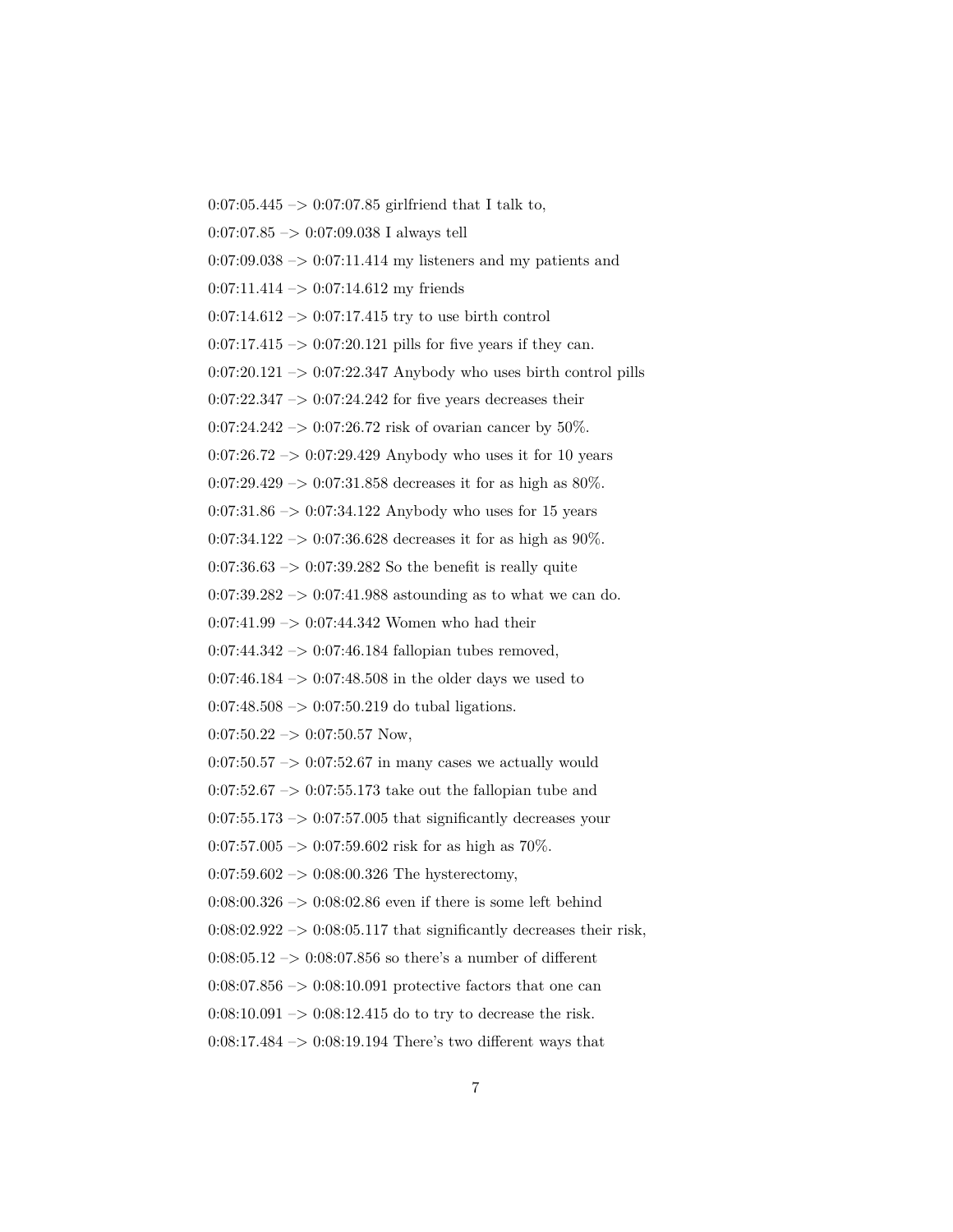$0:08:19.194 \rightarrow 0:08:21.549$  we now think about ovarian cancer,  $0:08:21.55 \rightarrow 0:08:23.415$  the traditional theory of ovarian 0:08:23.415 –> 0:08:26.006 cancer was that the more times that  $0:08:26.006 \rightarrow 0:08:27.98$  the woman ovulates, the more  $0.08:27.98 \rightarrow 0.08:30.218$  risk of developing cancer of the  $0:08:30.218 \rightarrow 0:08:32.492$  ovaries and that's why anytime when  $0:08:32.5 \rightarrow 0:08:34.69$  you are not ovulating whether  $0:08:34.69 \rightarrow 0:08:36.146$  it's pregnancy or breastfeeding 0:08:36.146 –> 0:08:37.966 or your birth control pills, 0:08:37.97 –> 0:08:39.434 that decreases your risk.  $0:08:39.434 \rightarrow 0:08:41.63$  The newer thought is that ovarian  $0:08:41.697 \rightarrow 0:08:43.157$  cancers might not actually 0:08:43.157 –> 0:08:44.982 be ovarian cancers at all.  $0:08:44.99 \rightarrow 0:08:46.89$  They actually might be fallopian  $0:08:46.89 \rightarrow 0:08:48.78$  tube cancers that then subsequently  $0.08:48.78 \rightarrow 0.08:51.06$  spread to the ovaries and that's  $0:08:51.06 \rightarrow 0:08:52.986$  why it is so important that  $0:08:52.986 \rightarrow 0:08:54.84$  if you're having hysterectomy,  $0:08:54.84 \rightarrow 0:08:57.5$  fallopian tubes do not have a purpose.  $0:08:57.5 \rightarrow 0:08:57.878$  Ovaries,  $0:08:57.878 \rightarrow 0:09:00.902$  of course do because they give you hormones,  $0:09:00.91 \rightarrow 0:09:01.999$  but fallopian tubes,  $0:09:01.999 \rightarrow 0:09:04.177$  the only purpose  $0:09:04.177 \rightarrow 0:09:06.482$  is for pregnancy so many times  $0.09:06.482 \rightarrow 0.09:07.982$  where women have hysterectomies  $0:09:07.982 \rightarrow 0:09:10$  their ovaries left behind.

 $0:09:10 \rightarrow 0:09:11.182$  It is very,

 $0:09:11.182 \rightarrow 0:09:13.152$  very important that the fallopian

 $0:09:13.152 \rightarrow 0:09:15.159$  tubes are removed as well.

0:09:15.16  $\rightarrow$  0:09:17.876 Or, if the fallopian tubes are tied,

 $0:09:17.88 \rightarrow 0:09:19.88$  that it gets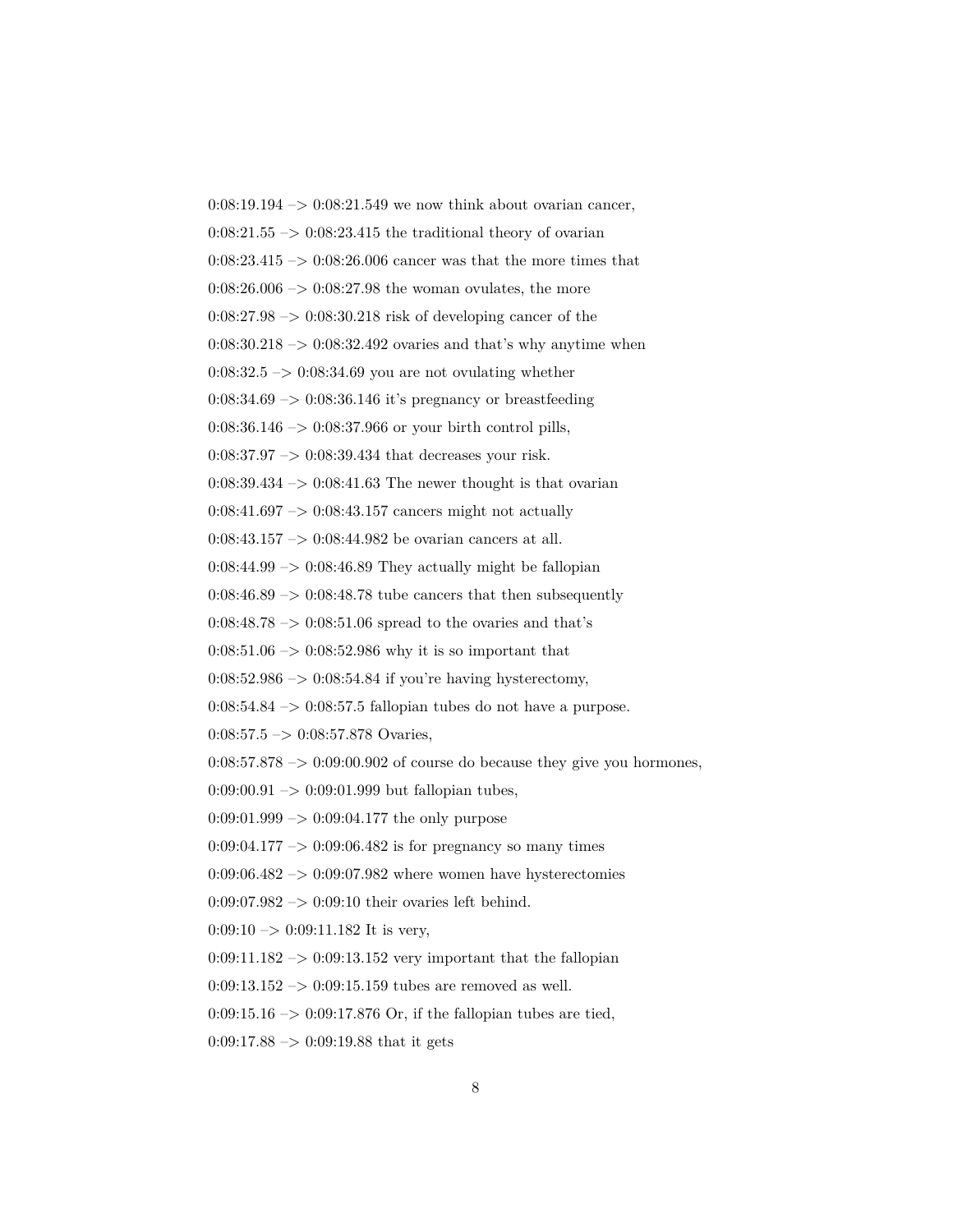$0:09:19.88 \rightarrow 0:09:21.88$  removed rather than just tying  $0:09:21.949 \rightarrow 0:09:24.457$  it, because we now know that a great  $0:09:24.457 \rightarrow 0:09:26.463$  number of these cancers originate  $0:09:26.463 \rightarrow 0:09:29.52$  in the fallopian tubes. So if those  $0:09:29.52 \rightarrow 0:09:31.455$  are removed, then the risk  $0:09:31.455 \rightarrow 0:09:32.616$  is significantly decreased. 0:09:32.62 –> 0:09:33.814 All great information. 0:09:33.814 –> 0:09:36.202 Now let's suppose you've tried to 0:09:36.202 –> 0:09:38.006 minimize your risk, but still,  $0.09:38.006 \rightarrow 0.09:40.91$  one of the things that you  $0.09:40.997 \rightarrow 0.09:44.091$  mentioned is that the part of ovarian 0:09:44.091  $\mathnormal{\sim}$  0:09:46.849 cancer that causes death is because 0:09:46.85 –> 0:09:49.636 it's caught late, and  $0.09:49.64 \rightarrow 0.09:52.433$  we know for many cancers that there  $0:09:52.433 \rightarrow 0:09:54.03$  is effective screening, right?  $0:09:54.03 \rightarrow 0:09:55.63$  We're heading into October. 0:09:55.63  $\rightarrow$  0:09:56.818 Breast cancer awareness.  $0:09:56.818 \rightarrow 0:10:00.12$  We all know that mammograms help us find  $0:10:00.12 \rightarrow 0:10:01.788$  breast cancer early.  $0:10:01.788 \rightarrow 0:10:03.456$  What do we have  $0:10:03.46 \rightarrow 0:10:06.106$  or do we have anything in terms  $0:10:06.106 \rightarrow 0:10:08.707$  of screening to help women to  $0:10:08.707 \rightarrow 0:10:10.547$  find ovarian cancer early? 0:10:10.55  $\rightarrow$  0:10:11.38 So that's  $0:10:11.38 \rightarrow 0:10:13.876$  exactly the trouble with ovarian cancer,  $0:10:13.88 \rightarrow 0:10:16.498$  and that's why we talk so much  $0:10:16.498 \rightarrow 0:10:18.623$  about ovarian cancer prevention with  $0:10:18.623 \rightarrow 0:10:21.395$  identifying risks and trying to do  $0:10:21.395 \rightarrow 0:10:24.31$  anything you can to decrease your risk,  $0:10:24.31 \rightarrow 0:10:25.118$  because unfortunately,  $0:10:25.118 \rightarrow 0:10:27.946$  we do not have as good of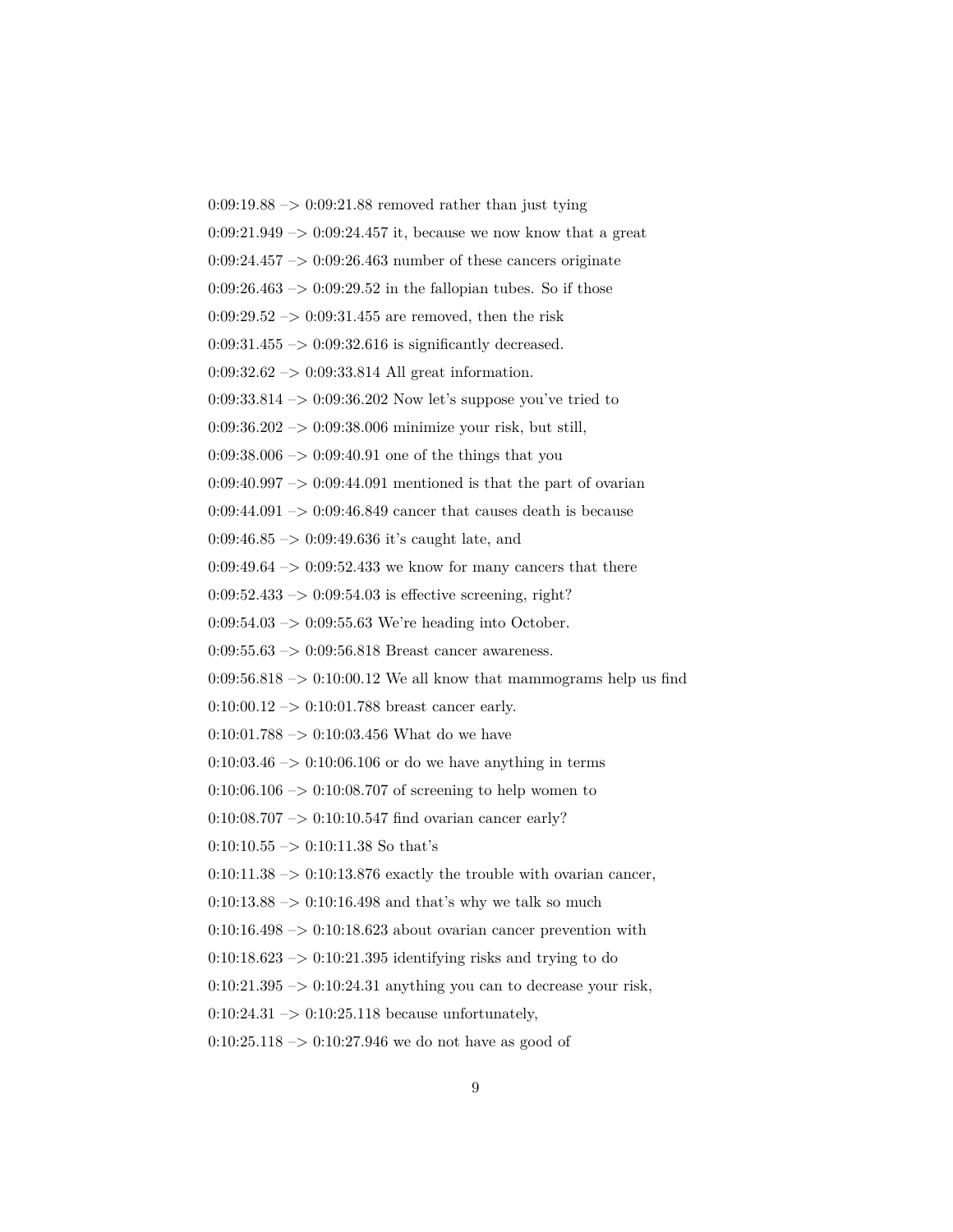$0:10:27.946 \rightarrow 0:10:30.378$  a test for ovarian cancer  $0:10:30.38 \rightarrow 0:10:33.418$  as we do for breast cancer with  $0:10:33.418 \rightarrow 0:10:36.48$  mammograms and there  $0:10:36.48 \rightarrow 0:10:40.199$  is a lot of literature that shows that  $0:10:40.199 \rightarrow 0:10:43.583$  there's really no benefit to doing  $0:10:43.583 \rightarrow 0:10:46.316$  routine ultrasounds for normal risk  $0:10:46.316 \rightarrow 0:10:48.444$  population because unfortunately  $0:10:48.444 \rightarrow 0:10:50.952$  ultrasounds even in combination with 0:10:50.952 –> 0:10:54.28 a tumor marker blood test called CA 125,  $0:10:54.28 \rightarrow 0:10:56.87$  there's literature that in the  $0.10:56.87 \rightarrow 0.10:59.46$  normal population that does not 0:10:59.553 –> 0:11:01.978 help you detect cancer early.  $0:11:01.98 \rightarrow 0:11:03.768$  And on the contrary,  $0:11:03.768 \rightarrow 0:11:06.003$  pushes women to have more  $0:11:06.003 \rightarrow 0:11:07.15$  unnecessary surgery.  $0:11:07.15 \rightarrow 0:11:11.38$  But that's not the case for high risk women.  $0:11:11.38 \rightarrow 0:11:14.98$  For women who are at higher risk for whatever  $0:11:14.98 \rightarrow 0:11:18.426$  risk factors that we discussed previously,  $0:11:18.43 \rightarrow 0:11:20.895$  then ultrasounds combined with this 0:11:20.895  $\rightarrow$  0:11:24.538 blood test called CA 125 are a benefit,  $0:11:24.54 \rightarrow 0:11:27.36$  but unfortunately still very limited.  $0:11:27.36 \rightarrow 0:11:30.622$  That's why it is so important for  $0:11:30.622 \rightarrow 0:11:32.99$  this ovarian cancer awareness  $0:11:32.99 \rightarrow 0:11:35.496$  to exist and for women to know  $0:11:35.496 \rightarrow 0:11:37.39$  the signs and symptoms for  $0:11:37.39 \rightarrow 0:11:39.355$  ovarian cancer because that is  $0:11:39.355 \rightarrow 0:11:41.816$  really the best screening or the 0:11:41.816  $\rightarrow$  0:11:43.946 best early detection and risk  $0:11:43.946 \rightarrow 0:11:46.439$  reduction is through awareness of the  $0:11:46.439 \rightarrow 0:11:48.587$  symptoms and listening to your body.  $0:11:48.59 \rightarrow 0:11:50.99$  And so one of the things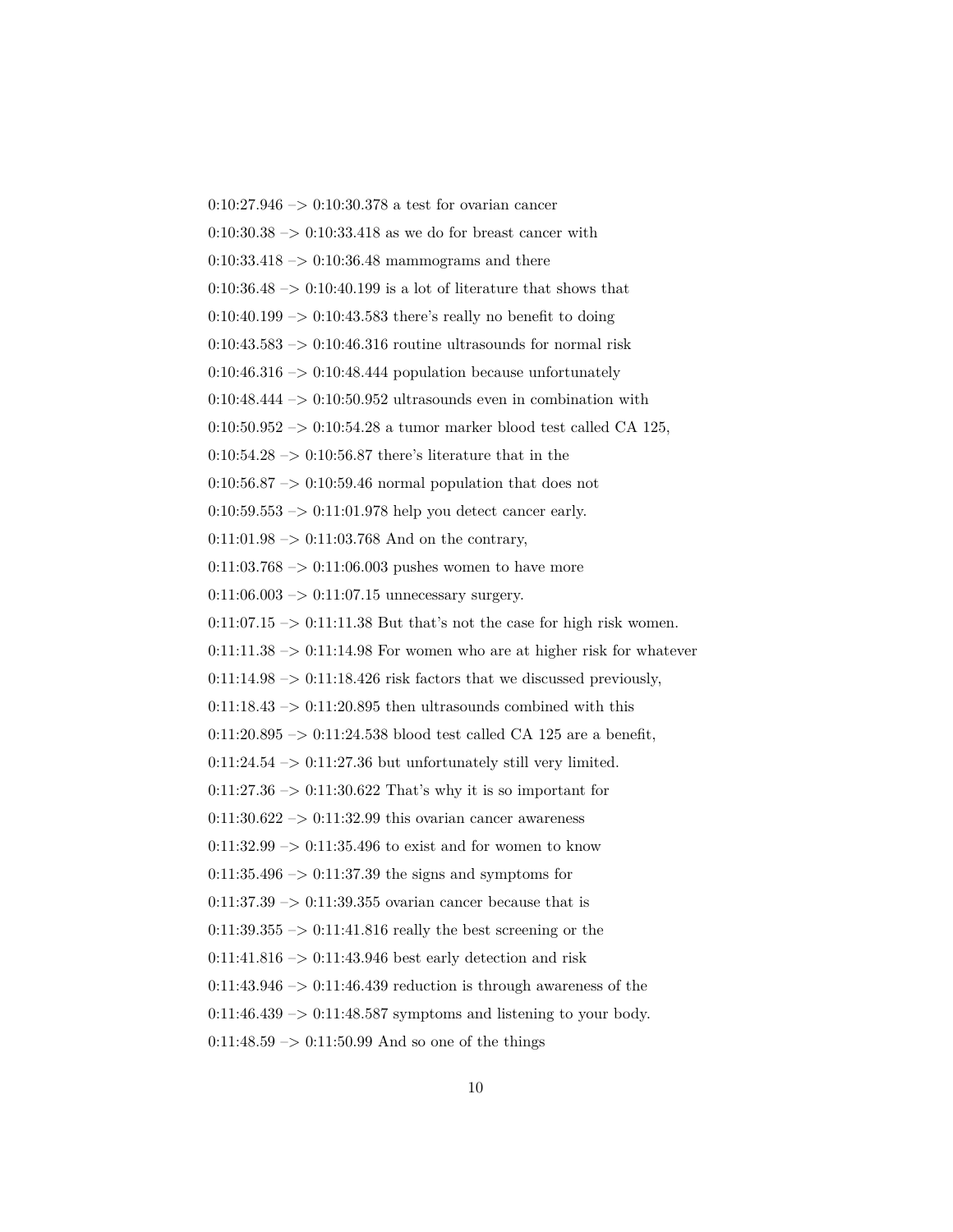$0:11:50.99 \rightarrow 0:11:53.678$  that you said at the outset is that  $0:11:53.678 \rightarrow 0:11:56.169$  for many years ovarian cancer was  $0:11:56.169 \rightarrow 0:11:58.779$  thought about as the cancer that  $0:11:58.863 \rightarrow 0:12:01.747$  whispers because so many of the signs  $0:12:01.747 \rightarrow 0:12:04.214$  and symptoms may be things that  $0:12:04.214 \rightarrow 0:12:05.846$  women may shrug off,  $0:12:05.85 \rightarrow 0:12:08.838$  but they may not be really aware of as  $0:12:08.838 \rightarrow 0:12:12.198$  being potential red flags for ovarian cancer.  $0:12:12.2 \rightarrow 0:12:15.232$  So tell us more about those signs and  $0:12:15.232 \rightarrow 0:12:17.62$  symptoms that women should be aware  $0:12:17.62 \rightarrow 0:12:20.54$  of to be thinking about.  $0:12:20.54 \rightarrow 0:12:22.922$  And when should they be going  $0:12:22.922 \rightarrow 0:12:24.51$  in and seeing their gynecologist?  $0:12:24.51 \rightarrow 0:12:27.678$  For generations we used to say,  $0:12:27.68 \rightarrow 0:12:30.459$  there's just nothing you can  $0:12:30.459\ensuremath{\rightarrow} 0:12:33.05$  do for ovarian cancer. It's what it is.  $0:12:33.05 \rightarrow 0:12:35.15$  You just cannot diagnose it early  $0:12:35.226 \rightarrow 0:12:37.606$  because there's no early symptoms,  $0:12:37.61 \rightarrow 0:12:39.362$  but we know that  $0:12:39.362 \rightarrow 0:12:41.552$  that is not the case.  $0:12:41.56 \rightarrow 0:12:43.88$  Multiple very good studies have  $0:12:43.88 \rightarrow 0:12:46.6$  been published to show that yes,  $0:12:46.6 \rightarrow 0:12:49.27$  the majority of women, 97% percent of  $0:12:49.27 \rightarrow 0:12:51.64$  women with advanced ovarian cancer,  $0:12:51.64 \rightarrow 0:12:53.014$  will have symptoms, 0:12:53.014 –> 0:12:57.647 but 89% of women with stage one and two  $0:12:57.647 \rightarrow 0:13:01.419$  cancers will also have have symptoms.  $0:13:01.42 \rightarrow 0:13:04.596$  The trouble is exactly how you said  $0:13:04.596 \rightarrow 0:13:08.142$  that these are also normal symptoms that  $0:13:08.142 \rightarrow 0:13:10.812$  these are symptoms of perimenopause.  $0:13:10.82 \rightarrow 0:13:14.58$  Is this a symptom of having a period?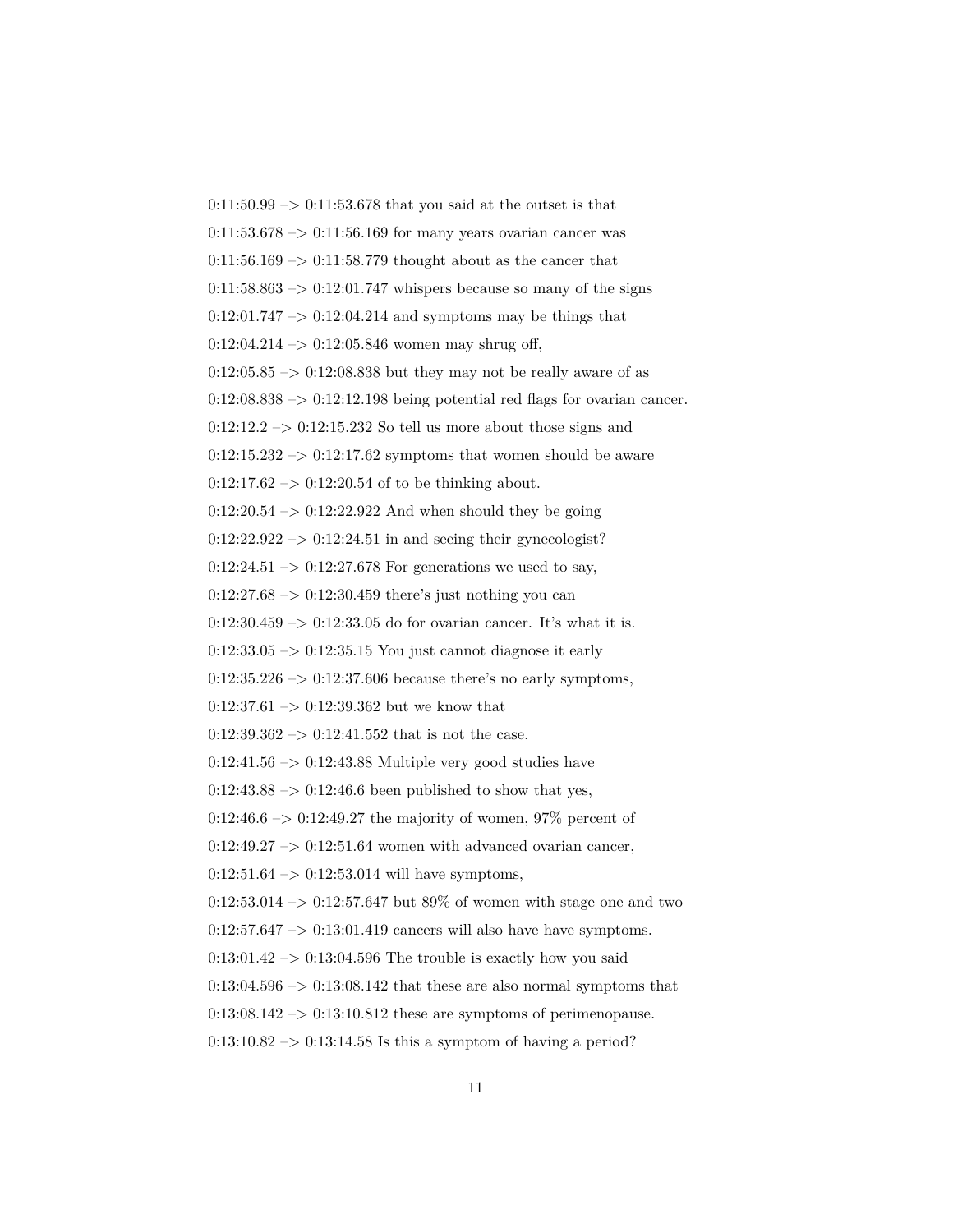$0:13:14.58 \rightarrow 0:13:17.172$  There's hormonal changes so the  $0:13:17.172 \rightarrow 0:13:20.339$  majority of the women who have the  $0:13:20.339 \rightarrow 0:13:22.609$  symptoms are actually completely normal  $0:13:22.609 \rightarrow 0:13:25.629$  and the symptoms that we're talking  $0:13:25.629 \rightarrow 0:13:28.671$  about is bloating,  $0:13:28.68 \rightarrow 0:13:29.62$  some Constipation,  $0:13:29.62 \rightarrow 0:13:32.41$  some diarrhea, bladder symptoms, weight gain.  $0:13:32.41 \rightarrow 0:13:34.23$  Clothes not fitting well.  $0:13:34.23 \rightarrow 0:13:36.33$  Feeling like you need to get  $0:13:36.33 \rightarrow 0:13:37.73$  bigger clothes because they're  $0:13:37.792 \rightarrow 0:13:39.808$  not fitting well around the waist.  $0:13:39.81 \rightarrow 0:13:41.086$  The important thing again,  $0:13:41.086 \rightarrow 0:13:43.818$  and this is I think the most important  $0:13:43.818 \rightarrow 0:13:46.074$  thing of our conversation today is  $0:13:46.074 \rightarrow 0:13:48.586$  the great majority of the women  $0:13:48.586 \rightarrow 0:13:51.327$  who are listening to this today we all  $0:13:51.327 \rightarrow 0:13:53.77$  experience symptoms and a great majority of  $0:13:53.77 \rightarrow 0:13:55.52$  these symptoms are completely normal.  $0:13:55.52 \rightarrow 0:13:58$  The symptoms that we need to pay attention  $0:13:58 \rightarrow 0:14:00.58$  to are the symptoms that don't just  $0:14:00.58 \rightarrow 0:14:03.18$  happen during periods or during ovulation.  $0.14:03.18 \rightarrow 0.14:05.538$  Those are the symptoms that happen  $0:14:05.538 \rightarrow 0:14:07.899$  every single day for two weeks,  $0:14:07.9 \rightarrow 0:14:09.86$  and also symptoms  $0:14:09.86 \rightarrow 0:14:11.036$  that happen together,  $0:14:11.04 \rightarrow 0:14:13.398$  let's say bowel and bladder symptoms,  $0:14:13.4 \rightarrow 0:14:15.436$  bloating and bladder symptoms.  $0:14:15.436 \rightarrow 0:14:19.679$  Those are the symptoms to pay attention to.  $0:14:20.46 \rightarrow 0:14:23.022$  We are going to dig into all of those  $0.14:23.022 \rightarrow 0.14:25.41$  symptoms and how we can actually  $0:14:25.41 \rightarrow 0:14:28.238$  make a diagnosis right after we take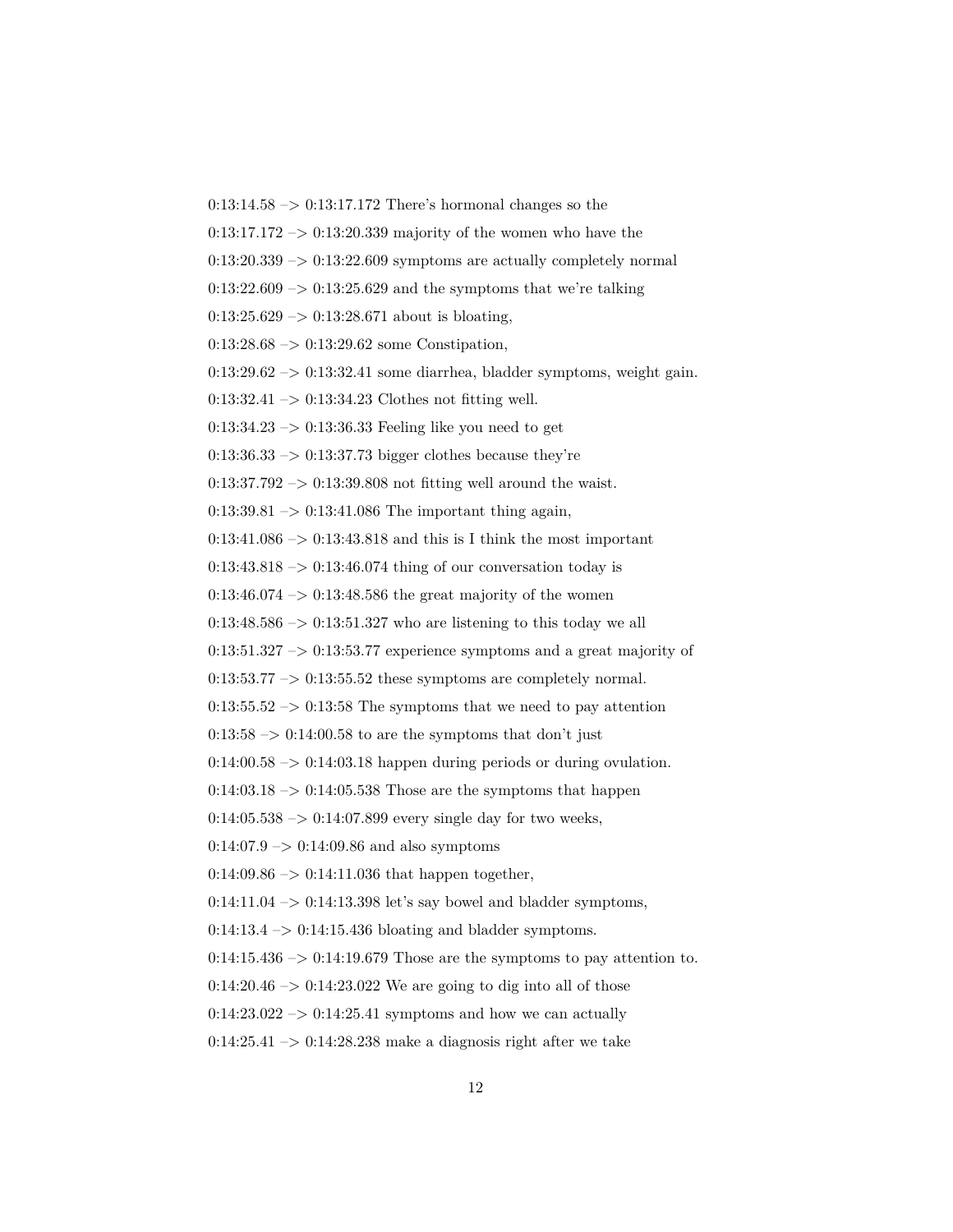$0:14:28.325 \rightarrow 0:14:31.048$  a short break for a medical minute.  $0:14:31.05 \rightarrow 0:14:33.234$  Please stay tuned to learn more  $0:14:33.234 \rightarrow 0:14:35.75$  about the treatment and diagnosis of  $0:14:35.75 \rightarrow 0:14:37.318$  ovarian cancer with my 0:14:37.318 –> 0:14:38.886 guest doctor Elena Ratner.  $0:14:38.89 \rightarrow 0:14:41.134$  Support for Yale Cancer Answers comes  $0:14:41.134 \rightarrow 0:14:43.098$  from AstraZeneca providing important  $0:14:43.098 \rightarrow 0:14:45.113$  treatment options for patients with  $0:14:45.113 \rightarrow 0:14:47.121$  different types of lung, bladder,  $0:14:47.121 \rightarrow 0:14:49.076$  ovarian, breast and blood cancers.  $0:14:49.08 \rightarrow 0:14:51.828$  More information at astrazeneca-us.com.  $0:14:51.83 \rightarrow 0:14:55.046$  This is a medical minute about breast cancer, 0:14:55.05  $\rightarrow$  0:14:57.055 the most common cancer in 0:14:57.055  $\rightarrow$  0:14:58.659 women. In Connecticut alone  $0.14:58.66 \rightarrow 0.15:00.69$  approximately 3000 women will be  $0:15:00.69 \rightarrow 0:15:03.09$  diagnosed with breast cancer this year,  $0:15:03.09 \rightarrow 0:15:05.1$  but thanks to earlier detection,  $0:15:05.1 \rightarrow 0:15:06.303$  non invasive treatments,  $0:15:06.303 \rightarrow 0:15:07.506$  and novel therapies,  $0:15:07.51 \rightarrow 0:15:10.296$  there are more options for patients to  $0:15:10.296 \rightarrow 0:15:12.729$  fight breast cancer than ever before.  $0:15:12.73 \rightarrow 0:15:14.745$  Women should schedule a baseline 0:15:14.745 –> 0:15:17.208 mammogram beginning at age 40 or  $0:15:17.208 \rightarrow 0:15:19.506$  earlier if they have risk factors  $0:15:19.506 \rightarrow 0:15:21.18$  associated with breast cancer.  $0:15:21.18 \rightarrow 0:15:23.544$  Digital breast tomosynthesis or 3D  $0:15:23.544 \rightarrow 0:15:25.74$  mammography is transforming breast screening  $0:15:25.74 \rightarrow 0:15:27.956$  by significantly reducing unnecessary  $0:15:27.956 \rightarrow 0:15:30.172$  procedures while picking up  $0:15:30.172 \rightarrow 0:15:32.462$  more cancers and eliminating  $0:15:32.462 \rightarrow 0:15:34.682$  some of the fear and anxiety,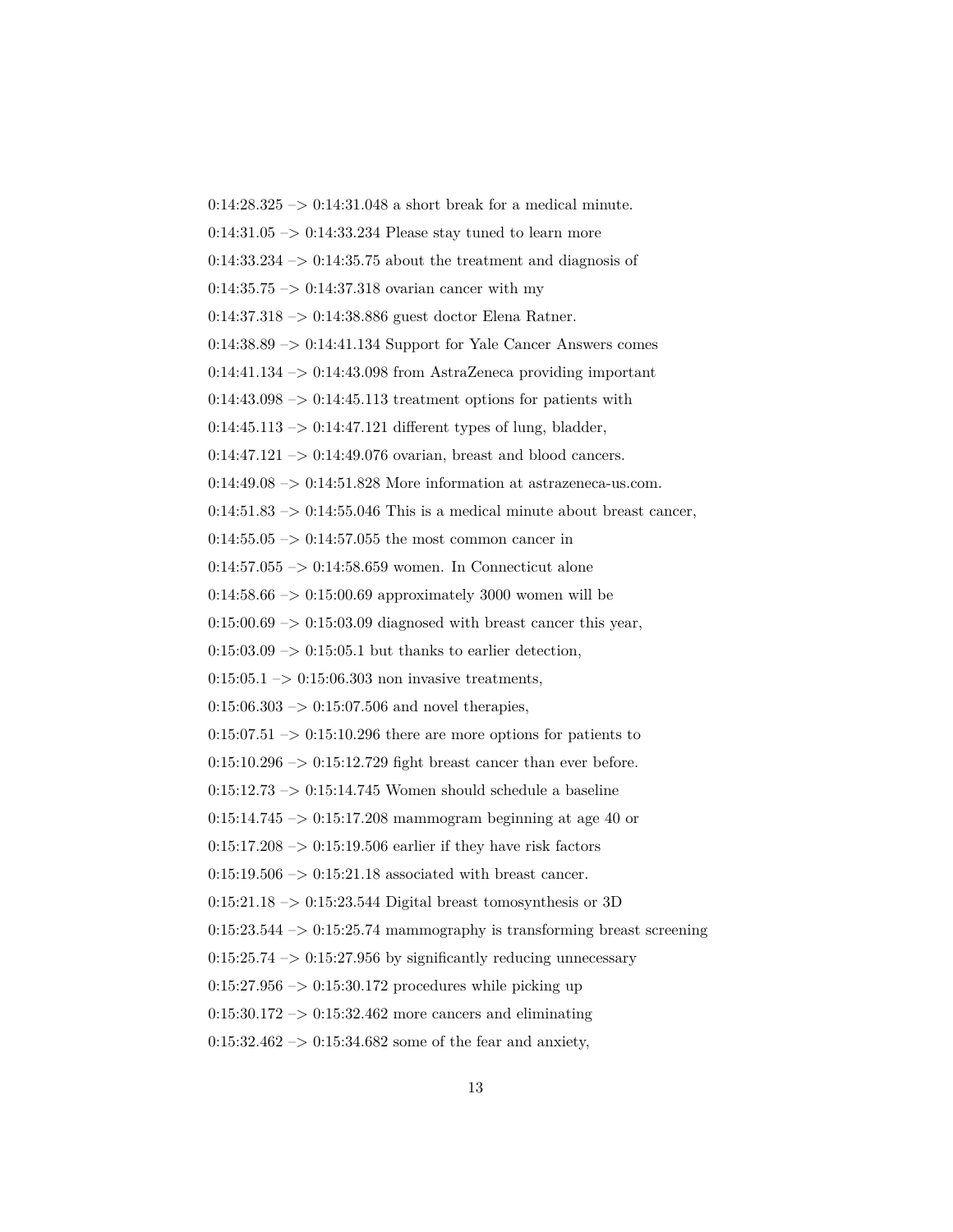$0:15:34.69 \rightarrow 0:15:36.103$  many women experience.  $0:15:36.103 \rightarrow 0:15:37.987$  More information is available  $0:15:37.987 \rightarrow 0:15:38.929$  at yalecancercenter.org.  $0:15:38.93 \rightarrow 0:15:42.986$  You're listening to Connecticut public radio.  $0:15:42.99 \rightarrow 0:15:43.34$  Welcome 0:15:43.34 –> 0:15:45.07 back to Yale Cancer Answers.  $0:15:45.07 \rightarrow 0:15:46.942$  This is doctor Anees Chagpar  $0:15:46.942 \rightarrow 0:15:49.031$  and I'm joined tonight by 0:15:49.031 –> 0:15:50.966 my guest doctor Elena Ratner.  $0.15:50.97 \rightarrow 0.15:52.68$  We're talking about ovarian cancer  $0.15:52.68 \rightarrow 0.15:54.79$  and right before the break Elena,  $0:15:54.79 \rightarrow 0:15:56.841$  you started to tell us some of  $0:15:56.841 \rightarrow 0:15:58.873$  the signs and symptoms that women  $0:15:58.873 \rightarrow 0:16:01.393$  should really be aware of in terms  $0:16:01.463 \rightarrow 0:16:03.701$  of trying to find ovarian cancer  $0:16:03.701 \rightarrow 0:16:05.894$  early because we simply do not  $0:16:05.894 \rightarrow 0:16:07.629$  have really good screening tests.  $0:16:07.63 \rightarrow 0:16:09.856$  So it's really up to women to  $0.16:09.856 \rightarrow 0.16:11.789$  pay attention to their bodies.  $0:16:11.79 \rightarrow 0:16:14.028$  But one of the things that  $0:16:14.028 \rightarrow 0:16:15.52$  struck me was that  $0:16:15.52 \rightarrow 0:16:17.816$  many of the symptoms you mentioned,  $0:16:17.82 \rightarrow 0:16:19.46$  a little bit of bloating,  $0:16:19.46 \rightarrow 0:16:21.095$  a little change in bowel  $0:16:21.095 \rightarrow 0:16:22.403$  habits or bladder function, 0:16:22.41  $\rightarrow$  0:16:23.722 a little bit of weight  $0:16:23.722 \rightarrow 0:16:25.69$  gain, your pants not fitting,  $0:16:25.69 \rightarrow 0:16:27.502$  I mean those happen to all  $0:16:27.502 \rightarrow 0:16:29.619$  of us all the time right?  $0.16:29.62 \rightarrow 0.16:32.095$  You go out for a big meal and you 0:16:32.095 –> 0:16:34.538 feel a little bloated after that.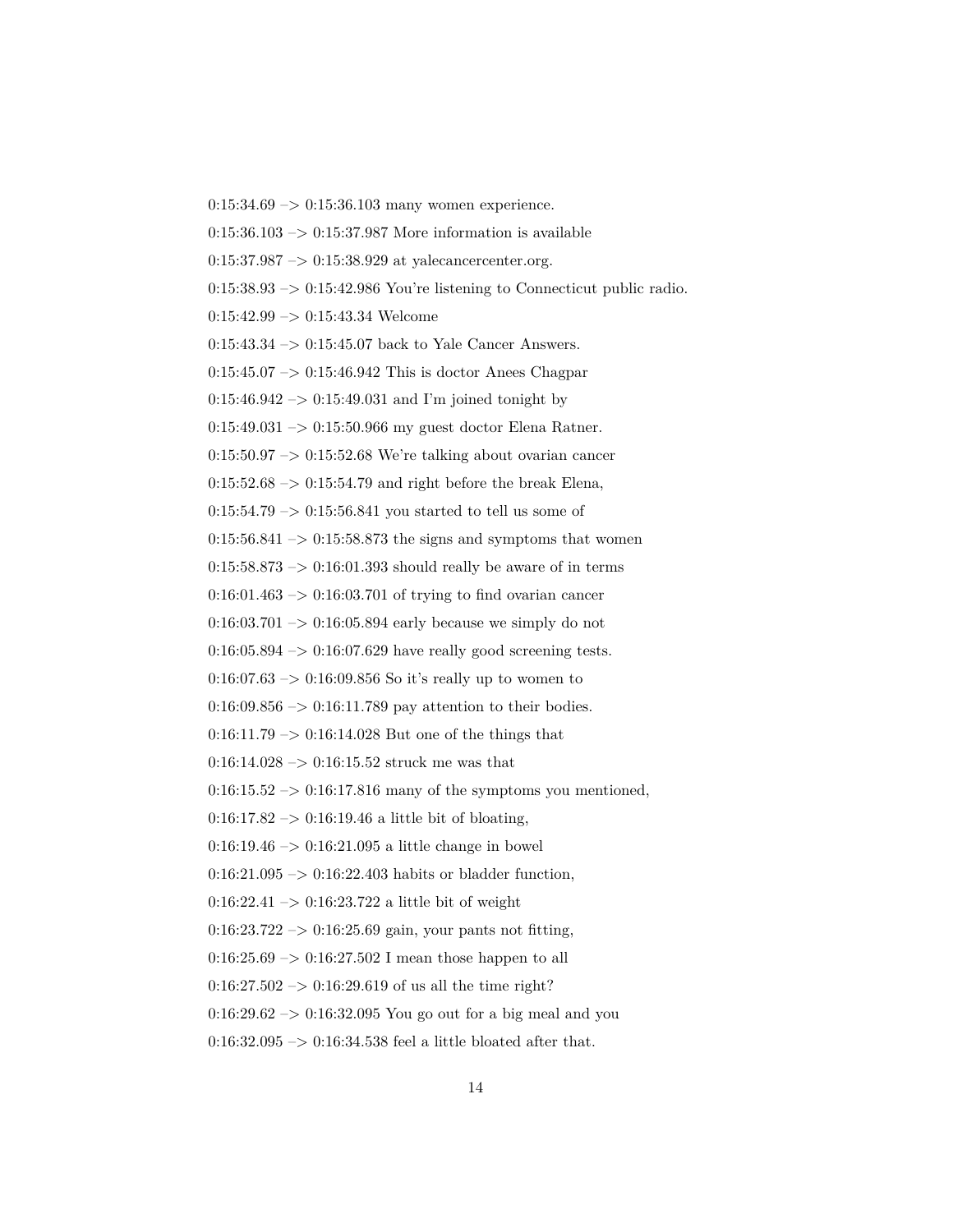0:16:34.54 –> 0:16:36.508 You might have a little bit 0:16:36.508 –> 0:16:37.82 of Constipation or diarrhea.  $0.16:37.82 \rightarrow 0.16:39.77$  Your pants don't fit right and  $0:16:39.77 \rightarrow 0:16:41.43$  you think Oh my God, 0:16:41.43  $\rightarrow$  0:16:43.95 I'm gaining weight.  $0:16:43.95 \rightarrow 0:16:45.58$  But should women be going  $0:16:45.58 \rightarrow 0:16:46.558$  to their gynecologist  $0:16:46.56 \rightarrow 0:16:48.528$  every time one of those things  $0:16:48.528 \rightarrow 0:16:50.649$  happens? Tell us more about  $0.16:50.649 \rightarrow 0.16:52.494$  what are really the triggers  $0.16:52.494 \rightarrow 0.16:54.737$  that you would say you know what  $0:16:54.737 \rightarrow 0:16:56.992$  this has gone on a bit too long,  $0:16:56.992 \rightarrow 0:16:59.6$  you really need to get to your gynecologist,  $0:16:59.91 \rightarrow 0:17:01.46$  you need to advocate for  $0:17:01.46 \rightarrow 0:17:03.105$  yourself that this is something  $0:17:03.105 \rightarrow 0:17:05.139$  that needs to be looked into.  $0:17:06.63 \rightarrow 0:17:08.71$  Yes, that's exactly correct.  $0:17:08.71 \rightarrow 0:17:11.31$  You really nailed it  $0:17:11.31 \rightarrow 0:17:13.648$  when we discussed before  $0:17:14.763 \rightarrow 0:17:16.618$  all of us experiencing it.  $0:17:16.62 \rightarrow 0:17:17.643$  It's totally normal.  $0:17:17.643 \rightarrow 0:17:20.485$  The key is to know what is normal  $0:17:20.485 \rightarrow 0:17:23.124$  for you and then be aware when  $0:17:23.124 \rightarrow 0:17:25.101$  something happens is not  $0:17:25.101 \rightarrow 0:17:27.006$  within what's norm for you.  $0:17:27.01 \rightarrow 0:17:29.257$  So usually what I tell women  $0:17:29.257 \rightarrow 0:17:31.127$  is pretty much consistent symptoms  $0:17:31.127 \rightarrow 0:17:34.053$  when you wake up every single day,  $0.17:34.06 \rightarrow 0.17:36.37$  and it's something that you are  $0.17:36.37 \rightarrow 0.17:38.32$  aware of constantly and that

 $0:17:38.32 \rightarrow 0:17:40.36$  lasts for two to three weeks.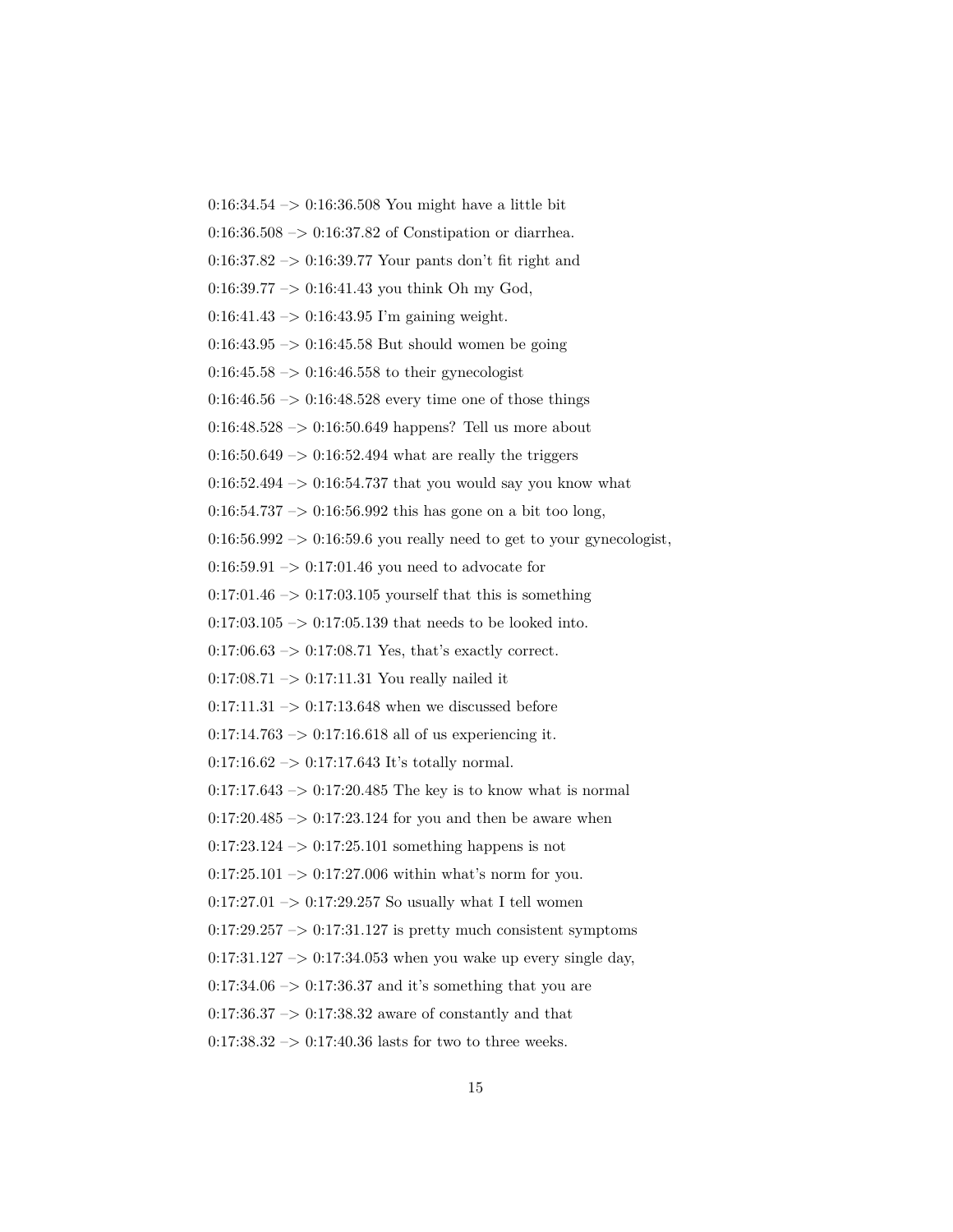$0:17:40.36 \rightarrow 0:17:43.807$  That is the time to just get checked out.  $0:17:44.478 \rightarrow 0:17:46.482$  I'm a huge proponent that just  $0:17:46.482 \rightarrow 0:17:48.743$  talking to somebody or getting things  $0:17:48.743 \rightarrow 0:17:51.023$  checked out is of such benefit.  $0:17:51.03 \rightarrow 0:17:52.725$  The interesting thing is when  $0:17:52.725 \rightarrow 0:17:55.185$  I speak to women with ovarian  $0:17:55.185 \rightarrow 0:17:57.607$  cancer and then in their minds they  $0:17:57.607 \rightarrow 0:18:00.058$  go back to when everything began.  $0.18:06.19 \rightarrow 0.18:07.89$  It just wasn't considered by  $0.18:07.89 \rightarrow 0.18:10.043$  them to be anything that they  $0.18:10.043 \rightarrow 0.18:11.968$  should really pay attention to.  $0:18:14.12 \rightarrow 0:18:15.56$  The other important thing  $0:18:15.56 \rightarrow 0:18:17.72$  is that a lot of women,  $0:18:17.72 \rightarrow 0:18:19.16$  when these things happen,  $0:18:19.16 \rightarrow 0:18:21.32$  actually do not go to gynecologist.  $0:18:21.32 \rightarrow 0:18:23.48$  Most women go to urologists because  $0:18:23.48 \rightarrow 0:18:24.92$  they having bladder symptoms.  $0:18:24.92 \rightarrow 0:18:27.139$  They go to a gastroenterologist because  $0:18:27.139 \rightarrow 0:18:29.239$  they're getting bowel symptoms, interestingly  $0:18:29.588 \rightarrow 0:18:31.676$  a lot of women go to chiropractors  $0:18:31.676 \rightarrow 0:18:33.512$  because they having this discomfort  $0:18:33.512 \rightarrow 0:18:36.074$  and they're trying to make that better.  $0:18:36.08 \rightarrow 0:18:38.162$  So we actually do  $0:18:38.162 \rightarrow 0:18:40.04$  education not just to women,  $0:18:40.04 \rightarrow 0:18:41.192$  but to providers.  $0:18:41.192 \rightarrow 0:18:43.88$  I actually do tons of talks  $0:18:43.963 \rightarrow 0:18:46.267$  in the state of Connecticut to  $0:18:46.27 \rightarrow 0:18:48.46$  different physicians and different providers.  $0.18:48.46 \rightarrow 0.18:50.884$  We have this designation that  $0.18:50.884 \rightarrow 0.18:53.428$  we created to certify physicians and  $0:18:53.428 \rightarrow 0:18:56.41$  providers who know how to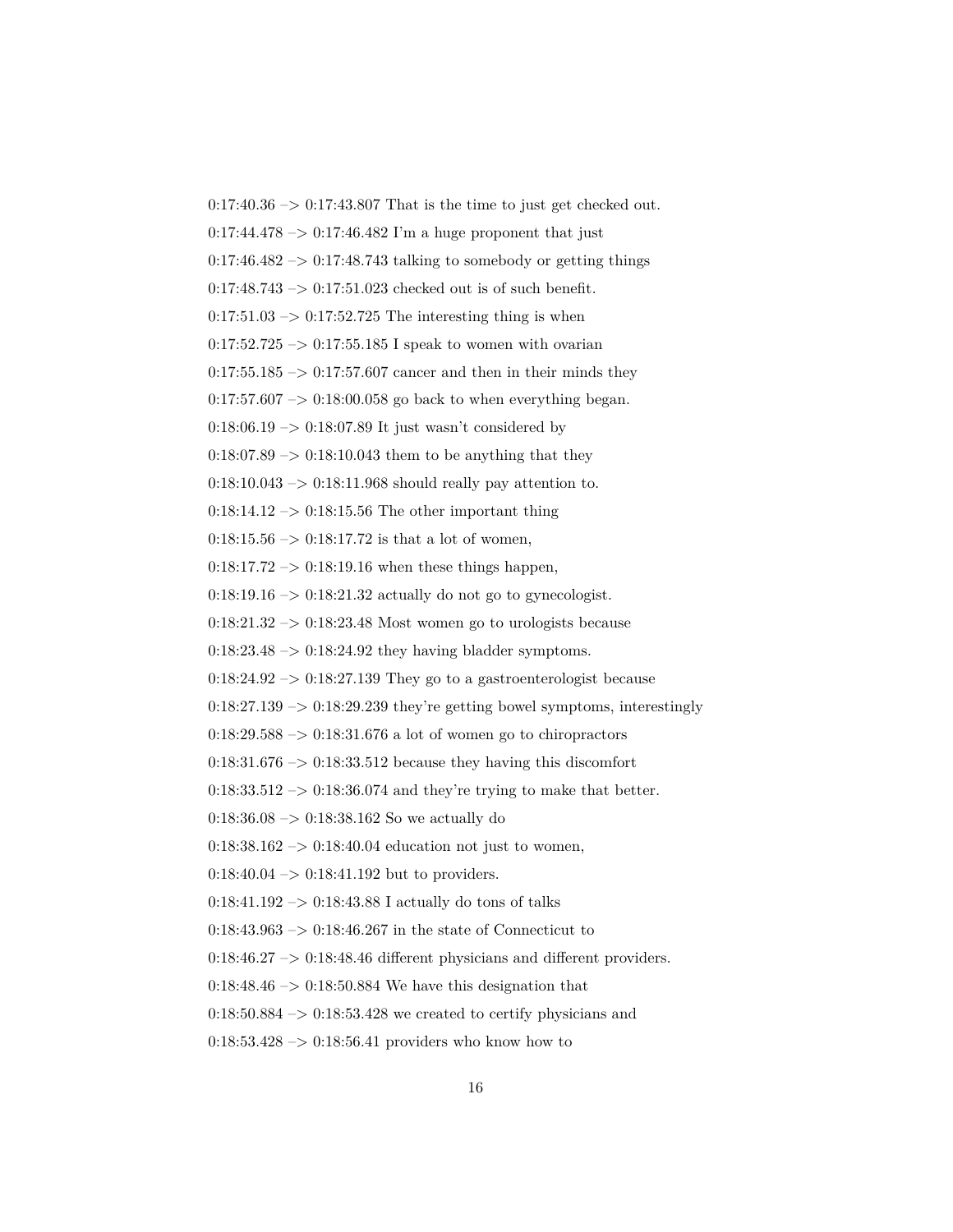$0:18:56.41 \rightarrow 0:18:58.968$  identify symptoms for varying cancer,

 $0.18:58.97 \rightarrow 0.19:00.722$  because unfortunately not all

 $0.19:00.722 \rightarrow 0.19:03.35$  of this is just women symptoms.

 $0:19:03.35 \rightarrow 0:19:04.238$  Many times,

 $0:19:04.238 \rightarrow 0:19:06.458$  women go to the physicians

 $0:19:06.458 \rightarrow 0:19:08.699$  appropriately because they know that what

 $0.19:08.699 \rightarrow 0.19:10.794$  they are experiencing is not normal,

 $0:19:10.8 \rightarrow 0:19:13.422$  and that provider checks out this

 $0:19:13.422 \rightarrow 0:19:16.084$  area, and clears that up.

 $0.19:16.084 \rightarrow 0.19:17.428$  But unfortunately they don't

 $0:19:17.428 \rightarrow 0:19:18.65$  piece things together,

 $0:19:18.65 \rightarrow 0:19:20.42$  and this delay in diagnosis continues,

 $0:19:20.42 \rightarrow 0:19:22.478$  and this is actually a very persistent problem,

 $0:19:22.48 \rightarrow 0:19:24.632$  and something that a lot of women

 $0:19:24.632 \rightarrow 0:19:26.557$  feel so passionate about

 $0:19:26.557 \rightarrow 0:19:28.543$  that we started this whole program

 $0:19:28.605 \rightarrow 0:19:30.733$  where we are doing a lot of Education,

 $0:19:30.74 \rightarrow 0:19:31.856$  not just for women,

 $0.19:31.856 \rightarrow 0.19:33.53$  but for providers to make sure

 $0:19:33.589 \rightarrow 0:19:35.149$  that they know exactly what

 $0:19:35.149 \rightarrow 0:19:36.94$  symptoms and how to identify it,

0:19:36.94 –> 0:19:39.108 and when to refer and

 $0:19:39.108 \rightarrow 0:19:41.069$  when to order an ultrasound.

 $0:19:41.07 \rightarrow 0:19:41.829$  But you know,

 $0:19:41.829 \rightarrow 0:19:43.984$  at the end of the day this should

 $0:19:43.984 \rightarrow 0:19:45.88$  not be yet another thing that

 $0:19:45.88 \rightarrow 0:19:47.848$  we don't have to worry about.

0:19:47.85 –> 0:19:49.686 You know it's important to know

 $0.19:49.69 \rightarrow 0.19:52.354$  your body and listen to your body.

 $0:19:52.36 \rightarrow 0:19:54.148$  It's important to be your advocate,

 $0:19:54.15 \rightarrow 0:19:56.215$  but at the end of the day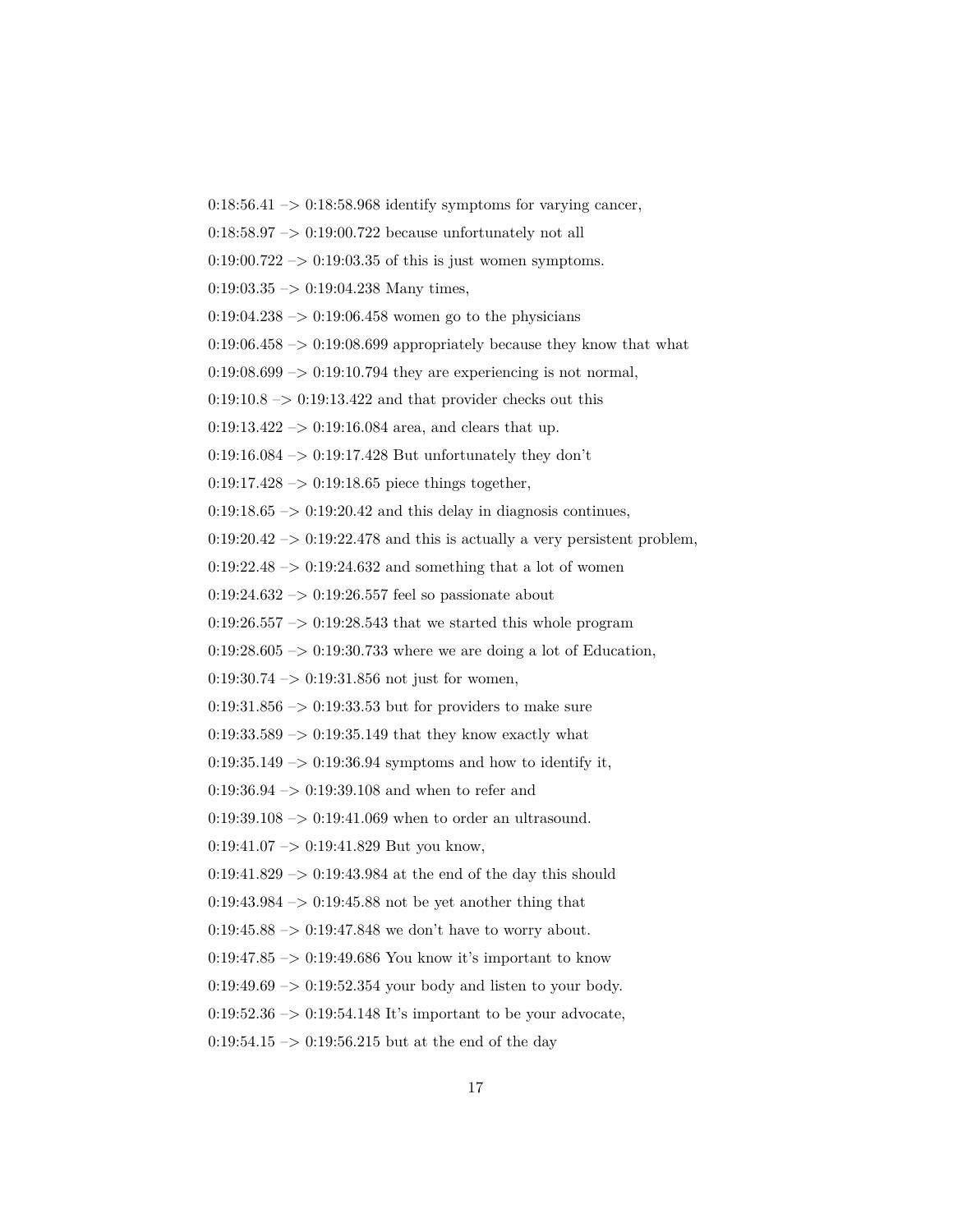$0:19:56.22 \rightarrow 0:19:58.122$  we need to assure that providers  $0.19:58.122 \rightarrow 0.20:00.2$  also know the symptoms and know how  $0:20:00.2 \rightarrow 0:20:02.09$  to piece things together and  $0:20:02.09 \rightarrow 0:20:03.224$  take best care.  $0:20:04.542 \rightarrow 0:20:06.51$  But I can imagine that many  $0:20:06.585 \rightarrow 0:20:08.89$  providers are thinking  $0:20:08.89 \rightarrow 0:20:11.445$  hings are common and so really  $0:20:11.445 \rightarrow 0:20:14.226$  having patients say,  $0:20:14.226 \rightarrow 0:20:16.872$  I agree that things are common,  $0:20:16.88 \rightarrow 0:20:19.148$  but this isn't common for me,  $0:20:19.15 \rightarrow 0:20:21.79$  so I think that while you're quite  $0:20:21.79 \rightarrow 0:20:24.203$  right that it's important that providers  $0:20:24.203 \rightarrow 0:20:26.729$  really know the signs and symptoms,  $0:20:26.73 \rightarrow 0:20:28.62$  it's also really critical that  $0:20:28.62 \rightarrow 0:20:30.132$  women advocate for themselves.  $0:20:30.14 \rightarrow 0:20:33.164$  So Elena is the first step in diagnosis  $0:20:33.17 \rightarrow 0:20:35.2$  getting an ultrasound or CT?  $0:20:35.2 \rightarrow 0:20:37.186$  What should women expect  $0:20:37.186 \rightarrow 0:20:39.854$  when they go to their family doctor  $0:20:39.854 \rightarrow 0:20:41.969$  or their gynecologist or their 0:20:41.97 –> 0:20:44.978 GI doc or somebody  $0:20:44.98 \rightarrow 0:20:47.23$  with these vague symptoms and we're  $0:20:47.23 \rightarrow 0:20:49.487$  trying to rule out ovarian cancer.  $0:20:49.487 \rightarrow 0:20:50.618$  Yeah, so the important  $0:20:50.62 \rightarrow 0:20:53.58$  part is to be seen by a gynecologist  $0:20:53.58 \rightarrow 0:20:55.878$  and to do a pelvic exam.  $0:20:55.88 \rightarrow 0:20:57.61$  Those are always very important  $0:20:57.61 \rightarrow 0:20:59.741$  and there's a lot of information  $0:20:59.741 \rightarrow 0:21:01.697$  that we as providers can get  $0:21:01.697 \rightarrow 0:21:04.149$  out of a physical examination.  $0:21:04.15 \rightarrow 0:21:07.106$  Pelvic examination. Second step would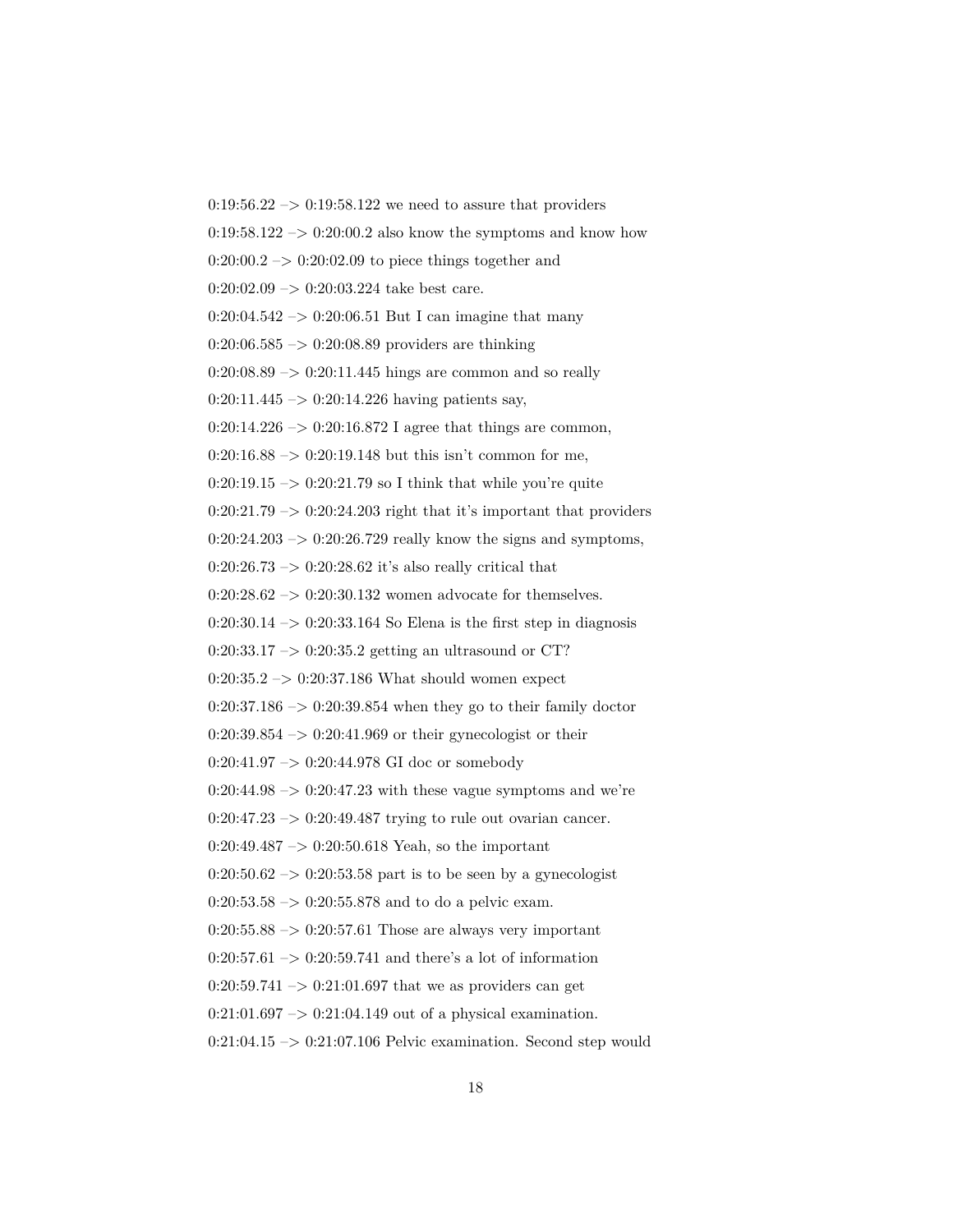0:21:07.106 –> 0:21:08.766 be together just an ultrasound. 0:21:08.77 –> 0:21:11.185 You know cat scans and mris are  $0:21:11.185 \rightarrow 0:21:12.909$  usually not necessary and actually  $0:21:12.909 \rightarrow 0:21:15.405$  not the best test for these at all.  $0:21:15.41 \rightarrow 0:21:17.727$  So we would get as a trans  $0:21:17.727 \rightarrow 0:21:18.389$  vaginal ultrasound.  $0:21:18.39 \rightarrow 0:21:21.118$  And usually we would not do tumor marker  $0:21:21.118 \rightarrow 0:21:23.71$  unless we have two 2 markerS called CA  $0:21:23.71 \rightarrow 0:21:25.696 125$  and it is not a great test.  $0:21:25.7 \rightarrow 0:21:27.94$  There's a lot of times that is  $0:21:27.94 \rightarrow 0:21:29.642$  falsely positives or false negative  $0:21:29.642 \rightarrow 0:21:31.664$  so we won't order it always.  $0:21:31.67 \rightarrow 0:21:32.998$  We order it in circumstances,  $0:21:32.998 \rightarrow 0:21:34.658$  but only after the ultrasound.  $0:21:34.66 \rightarrow 0:21:36.646$  So that's what you would expect.  $0:21:37.54 \rightarrow 0:21:38.605$  Great and  $0:21:38.605 \rightarrow 0:21:40.38$  let's suppose you do that.  $0:21:40.38 \rightarrow 0:21:42.51$  You've been having these vague symptoms.  $0:21:42.51 \rightarrow 0:21:44.29$  You go to your doctor.  $0:21:44.29 \rightarrow 0:21:46.42$  Your doctor says, you know,  $0:21:46.42 \rightarrow 0:21:48.544$  maybe we ought to send you  $0:21:48.544 \rightarrow 0:21:49.606$  to your gynecologist.  $0:21:49.61 \rightarrow 0:21:51.205$  The gynecologist does a pelvic  $0:21:51.205 \rightarrow 0:21:53.52$  exam and a trans vaginal ultrasound,  $0:21:53.52 \rightarrow 0:21:55.245$  and they think that they  $0:21:55.245 \rightarrow 0:21:56.97$  feel something or they  $0:21:57.044 \rightarrow 0:21:58.839$  see something in the ovary.  $0:21:58.84 \rightarrow 0:21:59.908$  Now, what happens?  $0:22:01.49 \rightarrow 0:22:03.57$  So women with ovarian cancer,  $0:22:03.57 \rightarrow 0:22:06.475$  women for whom we suspect of having cancer,  $0:22:06.48 \rightarrow 0:22:09.385$  are managed usually by team of doctors.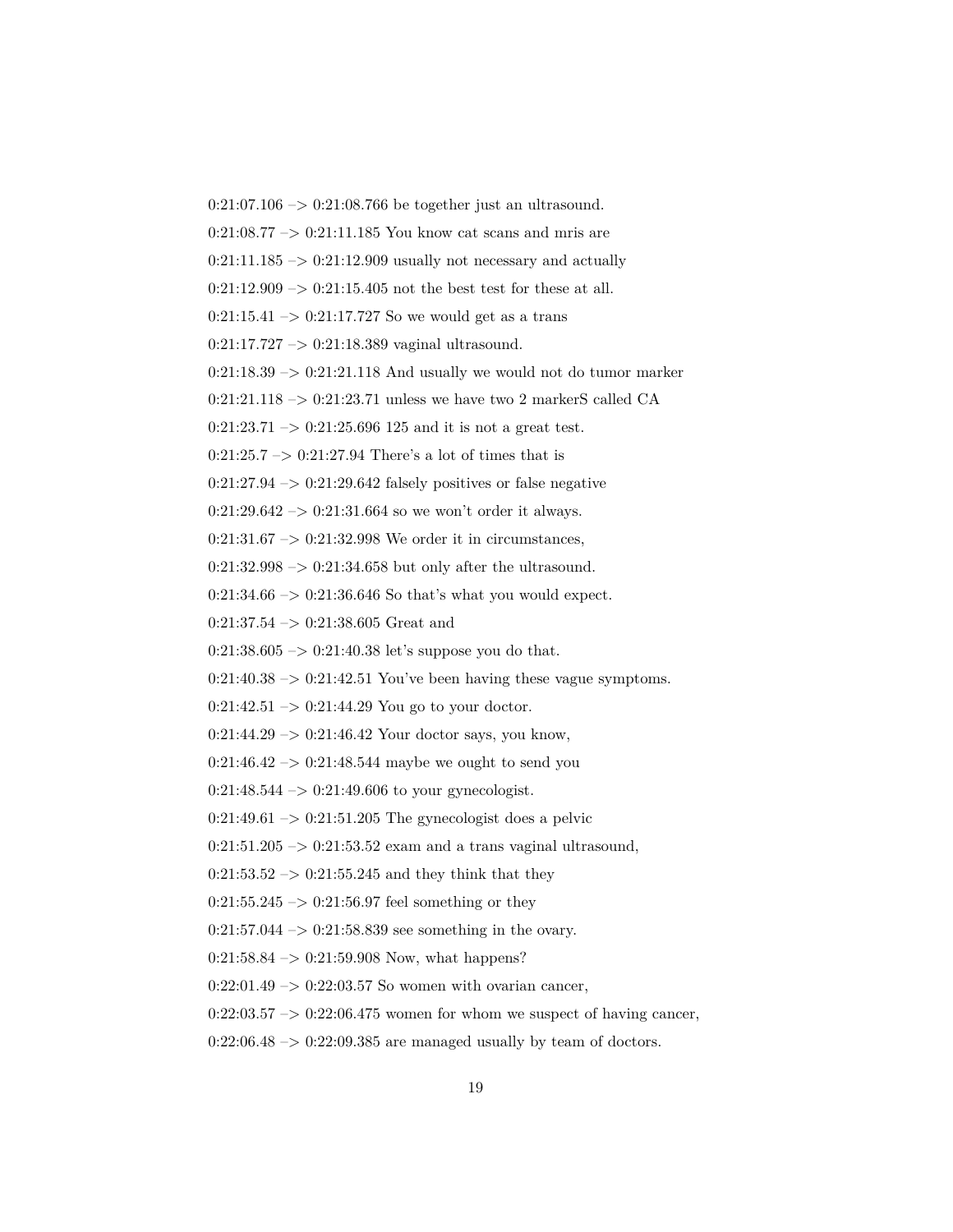$0:22:09.39 \rightarrow 0:22:11.058$  You know, the gynecologist,

 $0:22:11.058 \rightarrow 0:22:13.56$  of course plays a very important role

 $0:22:13.628 \rightarrow 0:22:16.01$  and then works together with other

 $0:22:16.01 \rightarrow 0:22:18.13$  colleagues like myself,

 $0:22:18.13 \rightarrow 0:22:20.56$  who specializes in treatment and surgeries

 $0:22:20.56 \rightarrow 0:22:22.71$  and chemotherapy for these cancers.

 $0:22:22.71 \rightarrow 0:22:25.63$  So the point I wanted to make is

 $0:22:25.63 \rightarrow 0:22:28.231$  how much better things are today

 $0:22:28.231 \rightarrow 0:22:31.44$  than they have been in the past.

 $0:22:31.44 \rightarrow 0:22:33.184$  We now truly provide

 $0:22:33.184 \rightarrow 0:22:34.496$  personalized care.

 $0:22:42.75 \rightarrow 0:22:45.24$  I now can do surgeries laparoscopically

 $0:22:45.24 \rightarrow 0:22:47.33$  or robotically where women

 $0:22:47.33 \rightarrow 0:22:50.381$  can go home the same day whereas four

 $0:22:50.381 \rightarrow 0:22:53.426$  years ago they will stay in the

 $0:22:53.426 \rightarrow 0:22:55.999$  hospital for a week if not longer.

 $0:22:56 \rightarrow 0:22:56.936$  So surgically

 $0:22:56.936 \rightarrow 0:22:59.744$  if you were concerned about ovarian

 $0:22:59.744 \rightarrow 0:23:02.42$  cancer you would have a hysterectomy

 $0:23:02.42 \rightarrow 0:23:05.34$  and then you would get a

 $0:23:05.34 \rightarrow 0:23:08.14$  biopsy and we would look

 $0:23:08.14 \rightarrow 0:23:08.858$  under a microscope,

 $0:23:08.858 \rightarrow 0:23:11.371$  to try to identify the cells and

 $0:23:11.371 \rightarrow 0:23:13.56$  that's how a diagnosis would be made,

 $0:23:13.56 \rightarrow 0:23:15.75$  but everything now starts

 $0:23:15.75 \rightarrow 0:23:17.969$  from that first step where you

 $0:23:17.969 \rightarrow 0:23:20.384$  have surgery and again now we do

 $0:23:20.384 \rightarrow 0:23:22.234$  everything truly in the personalized

 $0:23:22.234 \rightarrow 0:23:24.382$  fashion where most women are

 $0:23:24.39 \rightarrow 0:23:26.195$  now great candidates for this

 $0:23:26.195 \rightarrow 0:23:28.36$  robotic surgery and they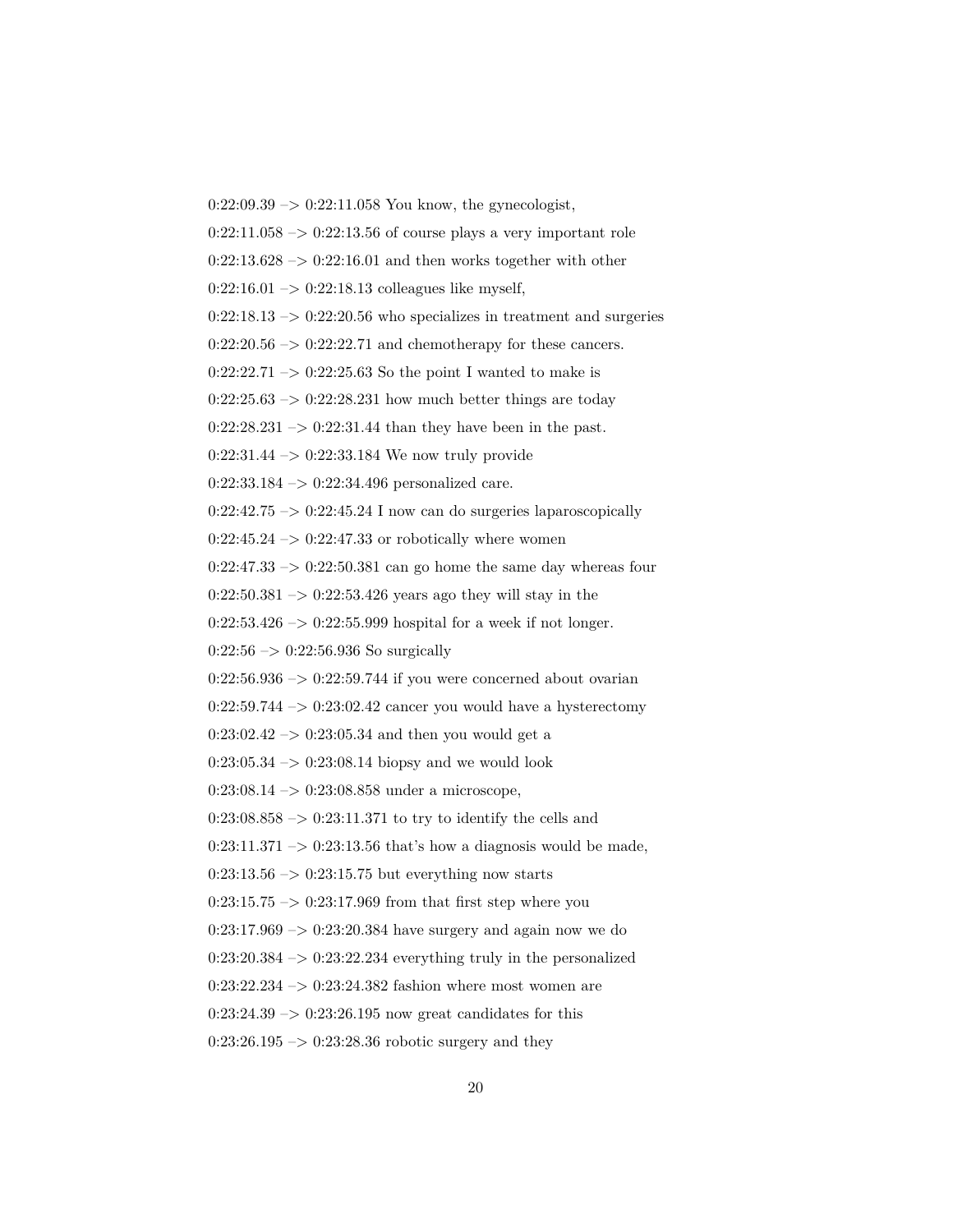$0:23:28.36 \rightarrow 0:23:30.484$  go home

 $0:23:30.484 \rightarrow 0:23:33.302$  same day and they go back to work  $0:23:33.302 \rightarrow 0:23:35.753$  within a week and then extending to  $0:23:35.753 \rightarrow 0:23:38.039$  chemotherapy where we no longer treat  $0:23:38.039 \rightarrow 0:23:41.44$  women the same way that we used to treat.  $0:23:41.44 \rightarrow 0:23:43.708$  We no longer treat somebody the 0:23:43.708  $\rightarrow$  0:23:46.066 same way just because they have  $0:23:46.066 \rightarrow 0:23:48.37$  the same cancer as somebody else. 0:23:48.37 –> 0:23:49.567 We truly study  $0:23:49.567 \rightarrow 0:23:51.961$  their mutations and truly understand what  $0:23:51.961 \rightarrow 0:23:54.916$  is driving and causing the cancer in  $0:23:54.92 \rightarrow 0:23:55.688$  particular women,  $0:23:55.688 \rightarrow 0:23:58.376$  and then the treatment that we recommend  $0:23:58.38 \rightarrow 0:24:00.305$  and then we provide is  $0:24:00.305 \rightarrow 0:24:01.845$  based specifically on that.  $0:24:01.85 \rightarrow 0:24:04.93$  So we use a lot of targeted therapies.  $0:24:04.93 \rightarrow 0:24:07.618$  We use a lot of pills nowadays.  $0:24:07.62 \rightarrow 0:24:09.316$  You know some chemotherapies  $0:24:09.316 \rightarrow 0:24:13.127$  are still through IV how they used to be.  $0:24:13.13 \rightarrow 0:24:16.037$  But a lot of them now are just oral  $0:24:16.037 \rightarrow 0:24:18.329$  pills that you don't even have  $0:24:18.329 \rightarrow 0:24:20.849$  to come into the office to get.  $0:24:20.85 \rightarrow 0:24:22.61$  You can get from home.  $0:24:22.61 \rightarrow 0:24:23.663$  There's immunotherapy.  $0:24:23.663 \rightarrow 0:24:26.12$  There's a lot of these targeted achievements,  $0:24:26.12 \rightarrow 0:24:27.87$  again specifically for that patient,  $0:24:27.87 \rightarrow 0:24:30.678$  and I think that's the key to success.  $0:24:30.68 \rightarrow 0:24:32.44$  And more and more  $0:24:32.44 \rightarrow 0:24:35.24$  of these cancers are going to be cured.

 $0:24:35.24 \rightarrow 0:24:36.584$  So that's really encouraging.

 $0:24:36.584 \rightarrow 0:24:39.459$  I want to take a step back though,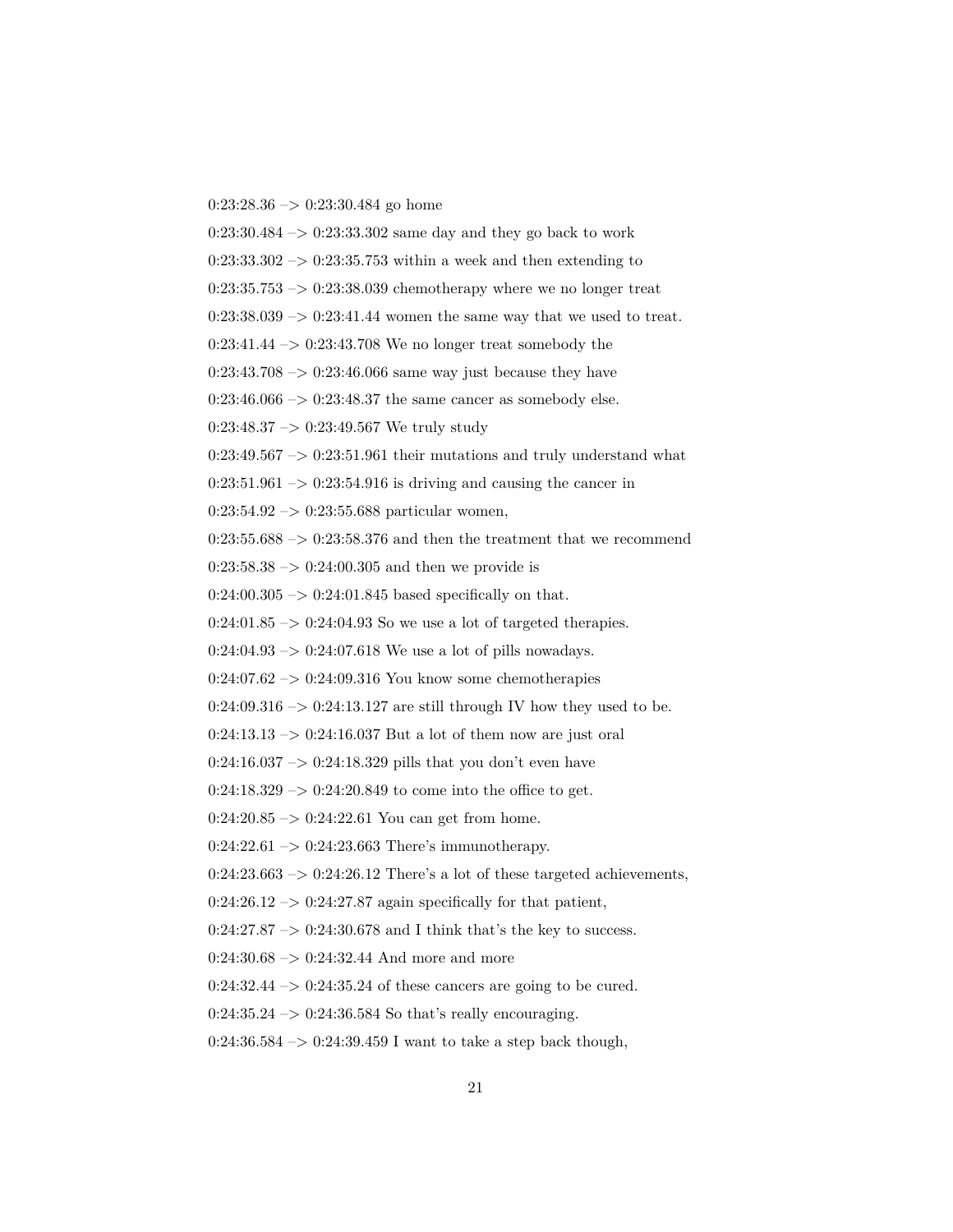$0:24:39.46 \rightarrow 0:24:41.917$  so at the point where you've gone

 $0:24:41.917 \rightarrow 0:24:43.814$  to the gynecologist, they felt

 $0:24:43.814 \rightarrow 0:24:45.924$  something they've done an ultrasound.

 $0:24:45.93 \rightarrow 0:24:48.1$  in many of the cancers

 $0:24:48.1 \rightarrow 0:24:50.408$  that we talk about on this show,

 $0:24:50.41 \rightarrow 0:24:52.33$  the next step is a biopsy,

 $0:24:52.33 \rightarrow 0:24:54.402$  but it sounds like that might not

 $0:24:54.402 \rightarrow 0:24:56.807$  always be the case in ovarian cancer.

 $0:24:56.81 \rightarrow 0:24:57.695$  Is that right?

 $0:24:57.695 \rightarrow 0:25:00.33$  Do we always get a biopsy before surgery?

 $0:25:00.33 \rightarrow 0:25:02.89$  Or do we kind of sometimes just say,

 $0:25:02.89 \rightarrow 0:25:05.45$  well you're at a certain age.

 $0:25:05.45 \rightarrow 0:25:07.12$  You can have a hysterectomy

 $0:25:07.12 \rightarrow 0:25:08.79$  instead and that will accomplish

 $0:25:08.855 \rightarrow 0:25:10.25$  two goals with one stone.

 $0:25:10.25 \rightarrow 0:25:11.53$  How does that work?

 $0:25:11.53 \rightarrow 0:25:12.49$  That's an excellent

 $0:25:12.49 \rightarrow 0:25:13.77$  question because

 $0:25:13.77 \rightarrow 0:25:15.37$  in many other cancers

 $0:25:15.37 \rightarrow 0:25:17.61$  we would not proceed to surgery directly.

 $0:25:17.61 \rightarrow 0:25:20.546$  We usually will try to get a biopsy.

 $0:25:20.55 \rightarrow 0:25:22.855$  Ovarian cancer is the exception

 $0:25:22.855 \rightarrow 0:25:25.631$  to that because of where the

 $0:25:25.631 \rightarrow 0:25:27.959$  ovaries are and how they are.

 $0:25:27.96 \rightarrow 0:25:30.105$  We never biopsy ovaries because

 $0:25:30.105 \rightarrow 0:25:32.25$  you can rupture an ovary and

 $0:25:32.323 \rightarrow 0:25:34.939$  potentially you can make that worse

 $0:25:34.94 \rightarrow 0:25:37.12$  if cancer cells are present,

 $0:25:37.12 \rightarrow 0:25:39.731$  so most of the time if something

 $0:25:39.731 \rightarrow 0:25:42.021$  looks suspicious on the ultrasound

 $0:25:42.021 \rightarrow 0:25:43.659$  and pelvic examination,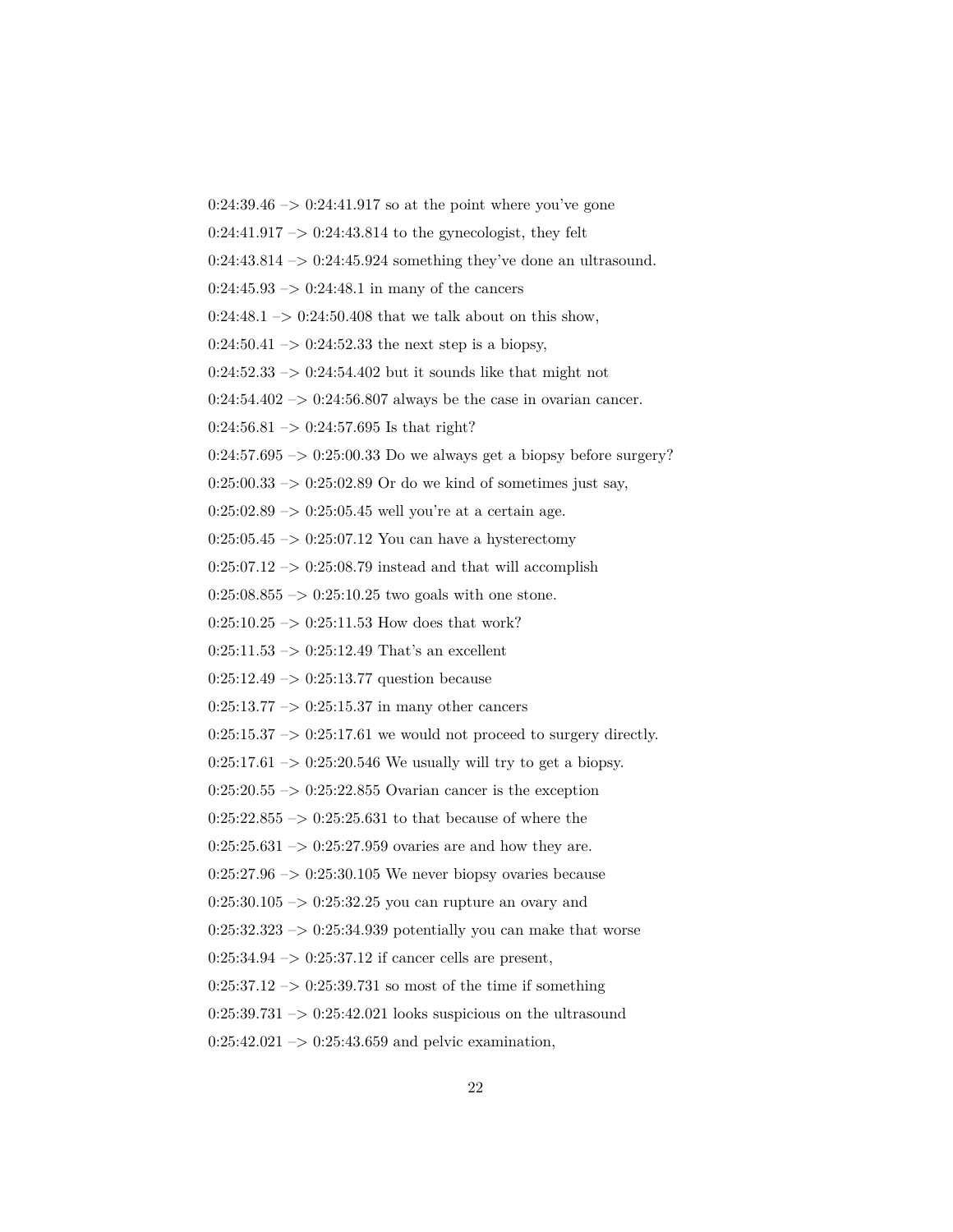$0:25:43.66 \rightarrow 0:25:47.575$  or if women get a cat scan and MRI,  $0:25:47.58 \rightarrow 0:25:50.13$  or there's some sort of imaging  $0:25:50.13 \rightarrow 0:25:52.75$  that shows us especially suspicious  $0:25:52.75 \rightarrow 0:25:54.736$  we would just remove it.  $0:25:54.74 \rightarrow 0:25:56.896$  We would just take out the ovary  $0:25:56.896 \rightarrow 0:25:59.295$  and then be able to look at  $0:25:59.295 \rightarrow 0:26:01.045$  it at the microscope directly  $0:26:01.05 \rightarrow 0:26:02.046$  without the biopsy.  $0:26:02.046 \rightarrow 0:26:03.706$  And so when that's done,  $0:26:03.71 \rightarrow 0:26:05.034$  is a hysterectomy always  $0:26:05.034 \rightarrow 0:26:06.689$  done at the same time?  $0:26:06.69 \rightarrow 0:26:08.556$  Or does it matter where the  $0:26:08.556 \rightarrow 0:26:10.68$  woman is in her life cycle?  $0:26:10.68 \rightarrow 0:26:12.335$  So young woman versus an 0:26:12.335 –> 0:26:13.672 older woman, for example?  $0:26:13.672 \rightarrow 0:26:16.65$  Or is that just part and parcel of the  $0:26:16.65 \rightarrow 0:26:17.568$  same surgery?  $0:26:17.568 \rightarrow 0:26:20.639$  Exactly the same as what we talked before,  $0:26:20.64 \rightarrow 0:26:22.08$  everything is truly individualized.  $0:26:22.08 \rightarrow 0:26:24.632$  I have a lot of women in their  $0:26:24.632 \rightarrow 0:26:26.618$  30s who have had this diagnosis  $0:26:26.62 \rightarrow 0:26:28.86$  and I would never remove the ovaries  $0:26:28.86 \rightarrow 0:26:31.42$  I always allow them to continue  $0:26:31.42 \rightarrow 0:26:33.66$  how it was meant to be,  $0:26:33.66 \rightarrow 0:26:36.27$  and we certainly can do a lot of these  $0:26:36.27 \rightarrow 0:26:38.351$  surgeries and  $0:26:38.351 \rightarrow 0:26:40.448$  remove that normal ovary  $0:26:40.448 \rightarrow 0:26:42.618$  other things that we have to remove,  $0:26:42.62 \rightarrow 0:26:44.396$  but allow them to continue their  $0:26:44.396 \rightarrow 0:26:46.321$  normal lives and have normal fertility

 $0:26:46.321 \rightarrow 0:26:48.373$  and be able to carry pregnancies.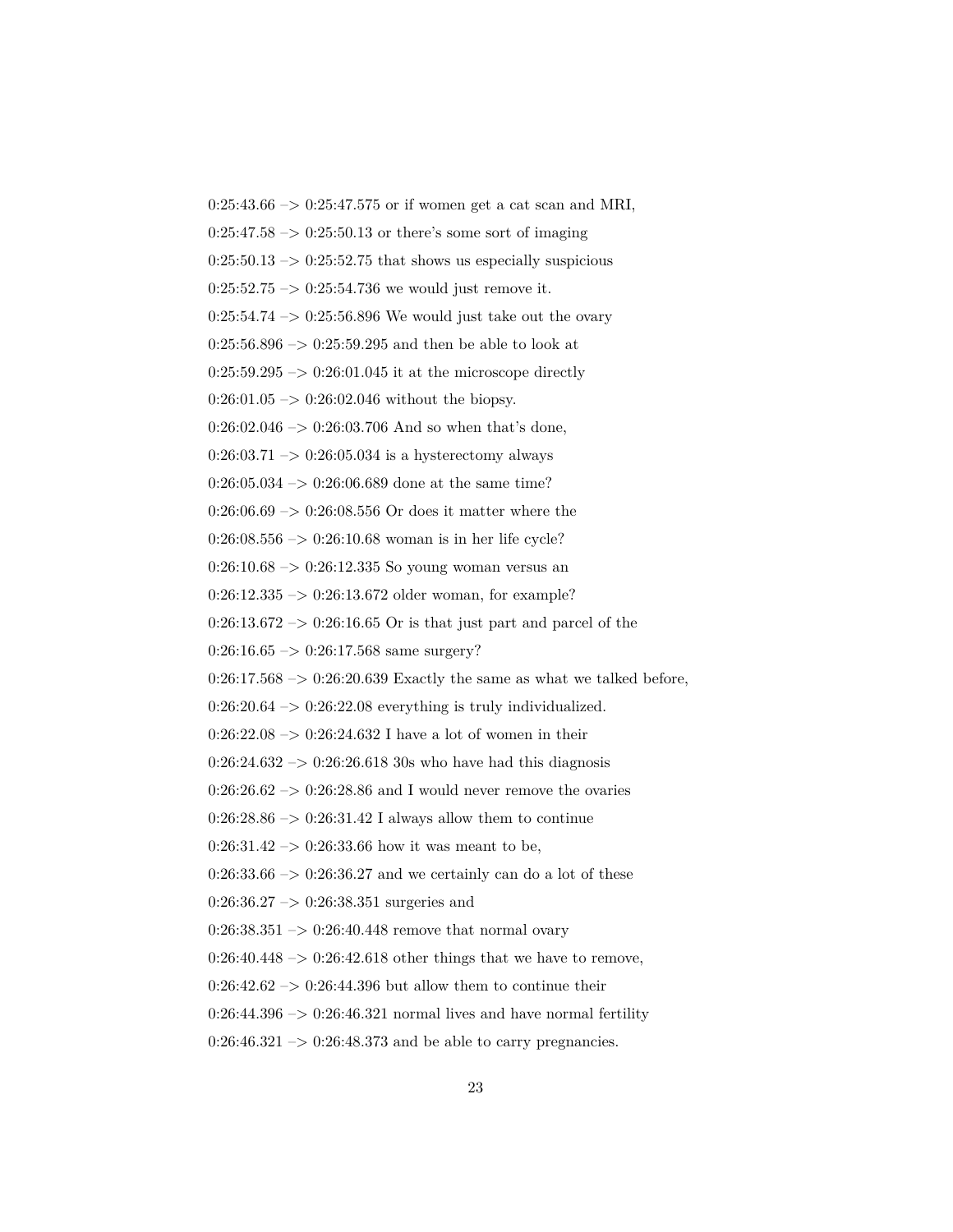$0:26:48.38 \rightarrow 0:26:50.3$  There's times where that's not possible,

 $0:26:50.3 \rightarrow 0:26:53.288$  but most times with the young

 $0:26:53.288 \rightarrow 0:26:56.057$  women we find a way to make it happen.

 $0:26:56.06 \rightarrow 0:26:58.09$  If the woman is older

 $0:26:58.09 \rightarrow 0:27:00.785$  then yes,

 $0:27:00.79 \rightarrow 0:27:03.233$  of course we would remove the uterus

 $0:27:03.233 \rightarrow 0:27:05.81$  as well and do a total hysterectomy

 $0:27:05.81 \rightarrow 0:27:07.74$  but not the younger women.

 $0:27:07.74 \rightarrow 0:27:10.435$  And so when you do that surgery,

 $0:27:10.44 \rightarrow 0:27:12.684$  you had mentioned

 $0:27:12.684 \rightarrow 0:27:15.043$  that many of these

 $0:27:15.043 \rightarrow 0:27:16.998$  cancers are not caught early

 $0:27:17 \rightarrow 0:27:19.082$  unfortunately and that's one of the

 $0:27:19.082 \rightarrow 0:27:21.815$  things that leads to the high mortality

 $0:27:21.815 \rightarrow 0:27:23.945$  rate associated with ovarian cancer.

 $0:27:23.95 \rightarrow 0:27:26.194$  How many of these cancers have

 $0:27:26.194 \rightarrow 0:27:28.182$  spread outside the ovary when

 $0:27:28.182 \rightarrow 0:27:29.866$  their first diagnosed?

 $0:27:29.87 \rightarrow 0:27:32.294$  What impact does that have in

 $0:27:32.294 \rightarrow 0:27:34.77$  terms of treatment and prognosis?

 $0:27:36.07 \rightarrow 0:27:38.828$  So at this point a lot of them,

 $0:27:38.83 \rightarrow 0:27:41.818$  the great majority of them 75\% or so

 $0:27:41.818 \rightarrow 0:27:44.33$  spread to outside of the ovary at

 $0:27:44.414 \rightarrow 0:27:47.046$  the time of diagnosis and because of

 $0:27:47.046 \rightarrow 0:27:49.676$  that once we complete their surgery

 $0:27:49.676 \rightarrow 0:27:53.001$  women need some sort of additional

 $0:27:53.01 \rightarrow 0:27:55.285$  treatment which is usually chemotherapy

 $0:27:55.285 \rightarrow 0:27:58.434$  or some sort of targeted therapy but

 $0:27:58.434 \rightarrow 0:28:00.822$  myself among with many other experts

 $0:28:00.822 \rightarrow 0:28:03.888$  who now spend so much of our

 $0:28:03.888 \rightarrow 0:28:06.406$  time just doing surgery and not